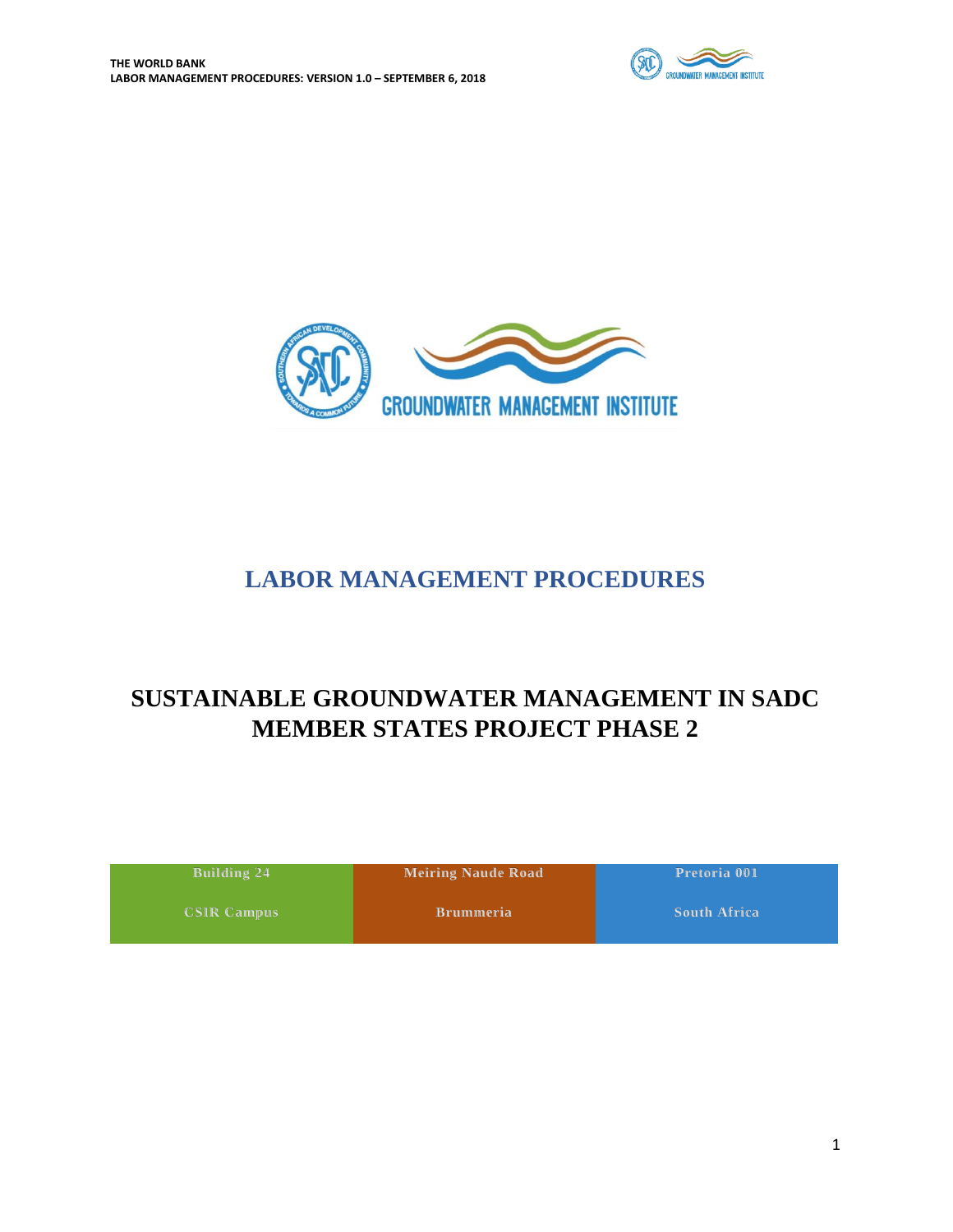

# **Table of Contents**

|             | SUSTAINABLE GROUNDWATER MANAGEMENT IN SADC MEMBER STATES PROJECT          |
|-------------|---------------------------------------------------------------------------|
| $1_{\cdot}$ |                                                                           |
| 1.1         |                                                                           |
|             |                                                                           |
| 1.3         |                                                                           |
| 1.4         |                                                                           |
| 2.          |                                                                           |
|             |                                                                           |
|             |                                                                           |
| 3.          | BRIEF OVERVIEW OF LABOR LEGISLATION: TERMS AND CONDITIONS  12             |
|             |                                                                           |
| 3.2         |                                                                           |
| 3.3         |                                                                           |
| 3.4         |                                                                           |
| 4.          | BRIEF OVERVIEW OF LABOR LEGISLATION: OCCUPATIONAL HEALTH AND SAFETY<br>13 |
| 5.          |                                                                           |
| 6.          |                                                                           |
| 7.          |                                                                           |
| 8.          |                                                                           |
| 8.1         |                                                                           |
| 8.2         | Work Done on Saturdays/Sundays/Public Holidays<br>17                      |
| 9.          |                                                                           |
| 10.         |                                                                           |
| 11.         |                                                                           |
| 12.         |                                                                           |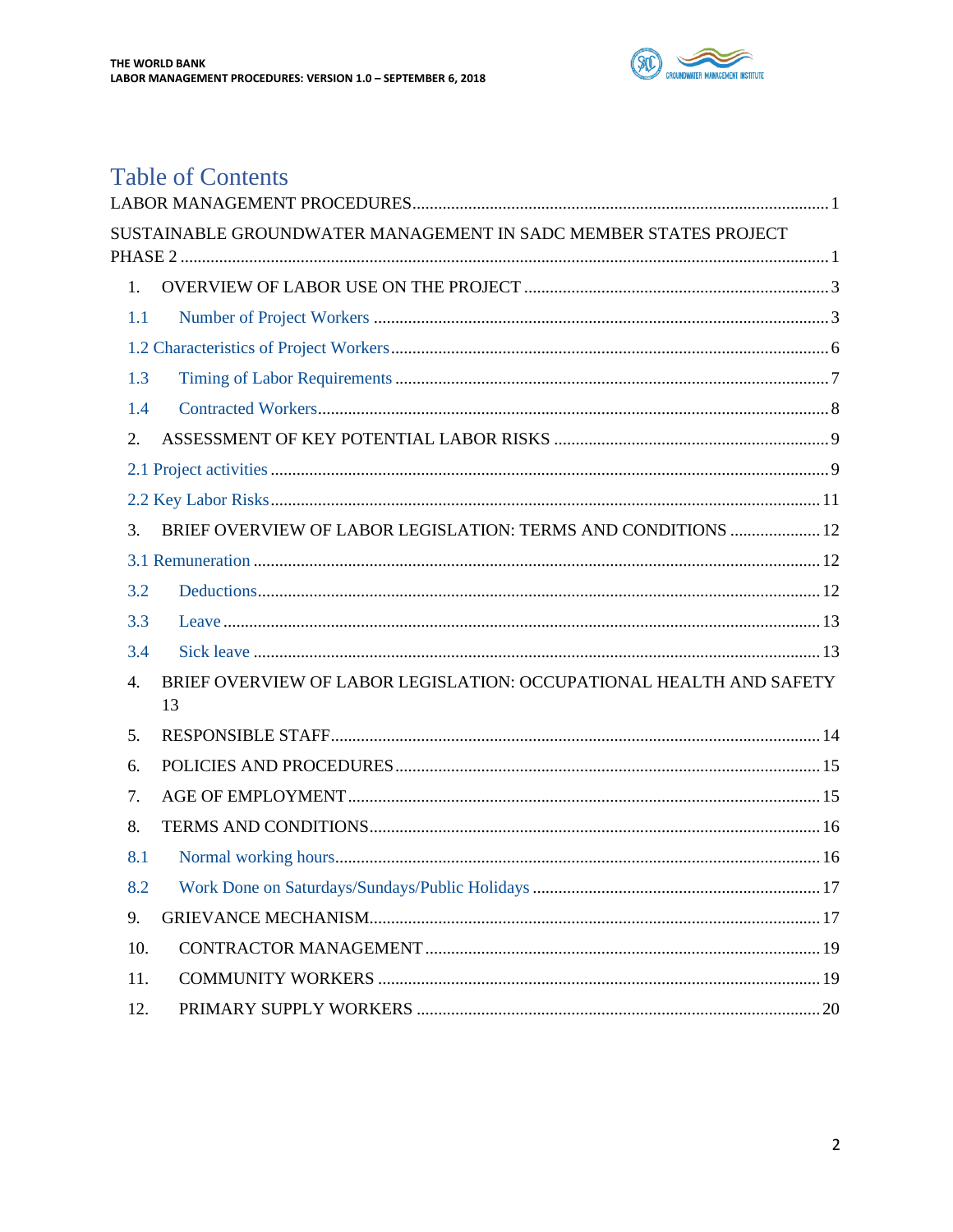

## <span id="page-2-0"></span>**1. INTRODUCTION**

The Labor Management Procedures (LMP) was developed by SADC-GMI to manage risks under the Sustainable Groundwater Management in SADC Member States Project Phase II (Project) funded by the World Bank. The LMP sets out the Project's approach to meeting national labour requirements as well as the objectives of the World Bank's Environmental and Social Framework, specifically objectives of Environmental and Socials Standard 2: Labor and Working Conditions (ESS2) and Standard 4: Community Health and Safety (ESS4). The LMP is a living document and will be reviewed and updated during the life cycling of the project.

# **2. OVERVIEW OF LABOR USE ON THE PROJECT**



This section describes the following, based on available information:Figure 1: SADC-GMI Organogram

# <span id="page-2-1"></span>**2.1Number of Project Workers**

### **Project Staff Requirements**

The day-to-day planning, implementation, review and reporting on project activities are realised through a formal Project Implementing Unit (PIU). The Project Management Structure assigns specific project implementation responsibilities to its core (4No. direct workers) and consultant staff (6No. contracted workers) as shown in the Organogram above.

Table 1 below describes some of the key Project Management responsibilities assigned to some of the key staff members on the organogram.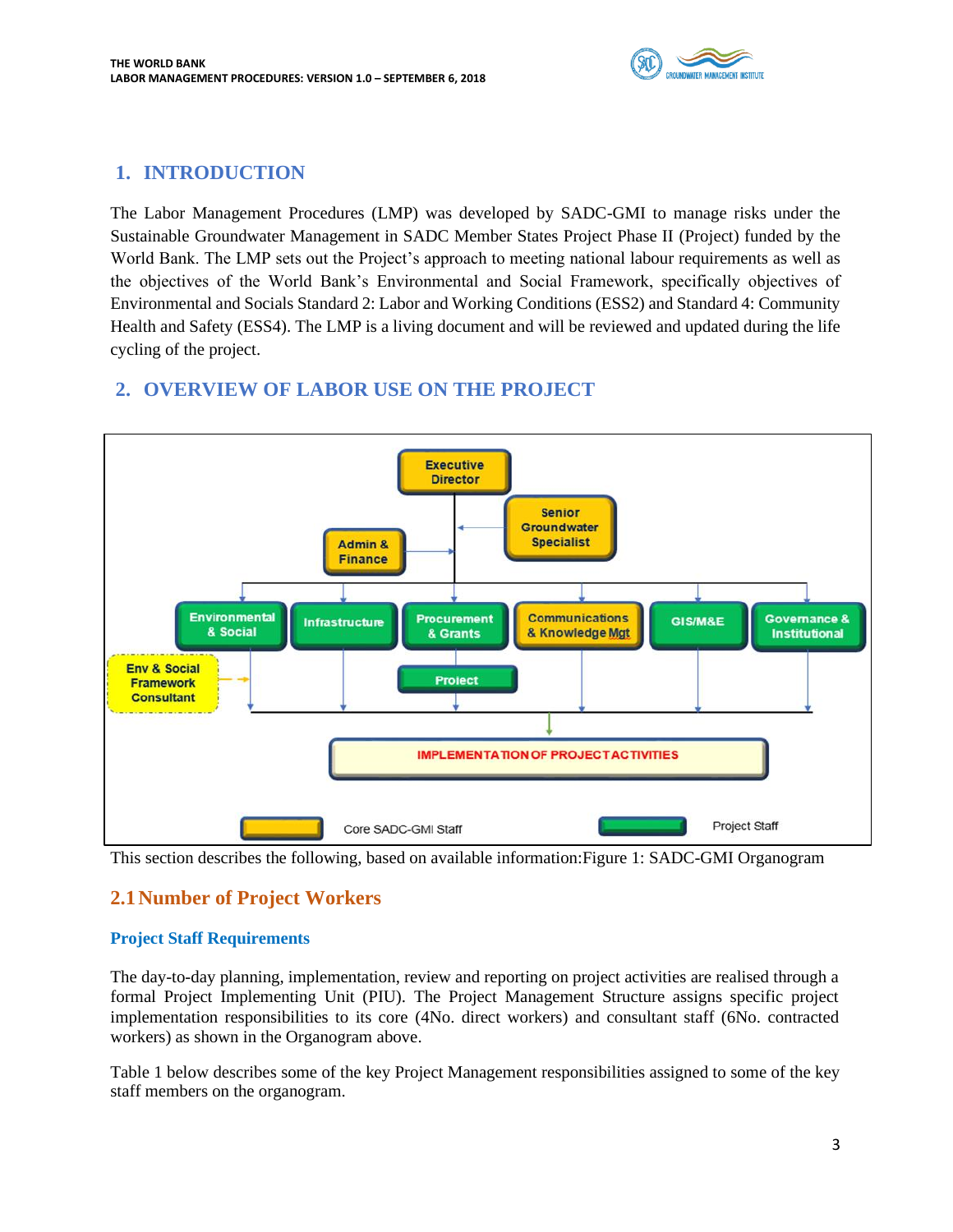

| <b>Position Title</b>                                                                                                                                                                                                                                                       | Project Management Responsibilities                                                                                                                                                                                                                                                                                                                                                                                                                                                                                                                                                                                                                                                                                                   |
|-----------------------------------------------------------------------------------------------------------------------------------------------------------------------------------------------------------------------------------------------------------------------------|---------------------------------------------------------------------------------------------------------------------------------------------------------------------------------------------------------------------------------------------------------------------------------------------------------------------------------------------------------------------------------------------------------------------------------------------------------------------------------------------------------------------------------------------------------------------------------------------------------------------------------------------------------------------------------------------------------------------------------------|
| <b>Executive Director</b><br>Reports to the Donor at<br>Strategic Level                                                                                                                                                                                                     | a. Overall project responsibility, authority and strategic direction as Project Director<br>b. Review and approval of project concepts and ToRs<br>c. Identification and addressing of project issues and risks<br>d. Monitoring and evaluation of overall performance<br>e. Accountability for the management of resources to meet project objectives<br>Accountable for meeting the donor and beneficiary requirements as contained in the<br>f.<br>Project Agreement<br>g. Participation in the PSC meetings as its Secretary<br>h. Quality assurance and final approval of reports prior to submission to the donors<br>Ensure full financial oversight and audits<br>Effective handover at project completion<br>$\mathbf{1}$ .  |
| <b>Senior Groundwater</b><br><b>Specialist</b>                                                                                                                                                                                                                              | a. Provide overall technical and administrative oversight of the PIU<br>b. Quality assurance through review and approval of technical outputs from project<br>activities<br>c. Chairing the Project Management Team Meetings and follow-up actions<br>d. Development of project concepts and ToRs<br>e. Assist Executive Director with monitoring and compliance with Project Agreement<br>Provide interface between project activities and major stakeholders through the<br>t.<br>Project Steering Committee<br>g. Compiling quarterly project implementation reports                                                                                                                                                               |
| Project<br>Coordinator/Manager<br>(This is a designation role<br>to any one of the subject<br>matter experts including<br><b>Infrastructure</b><br>Consultant, Governance<br>& Institutional<br><b>Consultant</b> to implement<br>specific projects on the<br>SADC-GMI work | a. Coordination with other members of PIU and project activities<br>b. Consultation with beneficiaries to maintain ownership<br>c. Liaison and Support to the Consultants and Contractors<br>d. Support of technical activities<br>e. In liaison with PMT Chair, call project specific PMT meetings and serve as its<br>secretary<br>f. Monitoring and evaluation of project progress<br>g. Monitoring of expenditure, invoicing, funds transfers<br>h. Liaison with Procurement Unit to enforce contractual compliance by consultants and<br>contractors<br>Activity progress reporting<br>1.<br>Project mobilization and demobilization<br>$\mathbf{1}$<br>k. Documentation control and report production<br>Administrative support |

### **Table 1: Responsibilities of Project Management Personnel**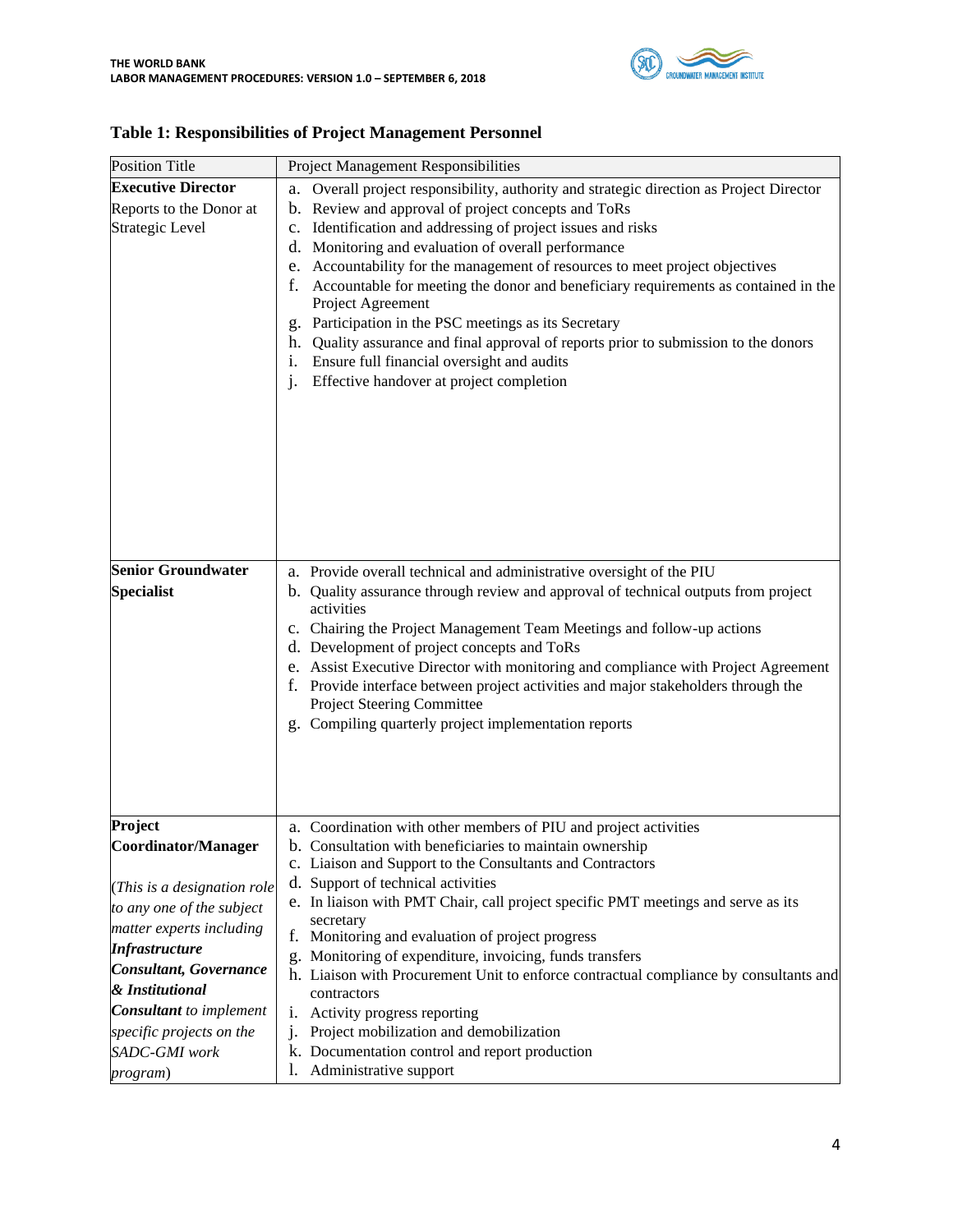

| <b>Position Title</b>        | <b>Project Management Responsibilities</b>                                              |
|------------------------------|-----------------------------------------------------------------------------------------|
| <b>Administration &amp;</b>  | a. Control of financial systems in compliance with the SADC-GMI financial               |
| <b>Finance</b>               | management manual and this project implementation manual.                               |
| <b>Officer</b>               | b. Accountable for Audit of in country systems                                          |
|                              | c. Cost monitoring and transfer of funds and fees                                       |
|                              | d. Administrative support to the Project Implementing Unit and Consultants              |
|                              | e. Management of project bank accounts                                                  |
|                              | Implementation of administrative systems<br>f.                                          |
|                              | g. Coordination of project activities                                                   |
|                              | h. Maintenance of the Cashbooks / Local accounts                                        |
|                              | i. Financial reporting to Donor                                                         |
|                              | All payments, taxation in Host Country<br>i.                                            |
| <b>Communications and</b>    | a. Documentation and dissemination of project activities                                |
| <b>Knowledge Specialist</b>  | b. Support to the organisation and logistics for project related events e.g. workshops, |
|                              | tours, etc                                                                              |
|                              | c. Managing the branding and visibility of SADC-GMI, donors and partners                |
|                              | d. Responsible for media awareness and publicity issues                                 |
|                              | e. Ensure that project communication is in line with the SADC-GMI communication         |
|                              | strategy                                                                                |
| Procurements &               | a. Ensure that all project related procurements adhere to procedures in the Project     |
| <b>Grants</b>                | Agreement and SADC-GMI's Procurement Manual                                             |
| <b>Officer</b>               | b. Support compliance with contractual provisions in both the Project Agreement and     |
|                              | the different service providers and consultants                                         |
| Environmental &              | a. Ensure that all projects implemented by SADC-GMI across the region comply with       |
| <b>Social Management</b>     | the donor as well as in-country policies and procedures including the Environmental     |
| Consultant/                  | & Social management Framework (ESMF), Environmental and Social Commitment               |
| <b>Environmental and</b>     | Plan (ESCP) and Stakeholder Engagement Plan (SEP)                                       |
| <b>Social Specialist</b>     | b. Ensure that Gender Equality and Social Inclusion (GESI) issues are effectively       |
|                              | mainstreamed in all SADC-GMI project activities                                         |
|                              | c. Build capacity of SADC-GMI and its stakeholders to be compliant with donor and       |
|                              | project requirements                                                                    |
|                              | d. Review and approve screening and instruments prepared by the sub-grantees.           |
|                              | Conduct regular compliance audits/inspections at subproject level<br>e.                 |
|                              | Prepare quarterly reports on the E&S performance<br>f.                                  |
|                              | Implement the Project grievance mechanism<br>g.                                         |
|                              | h. Report E&S incidents within the stipulated timeframes to the donor.                  |
| Monitoring &                 | a. Liaison with other PIU Members, Consultants, and stakeholders to collect data        |
| <b>Evaluation Consultant</b> | b. Operation of databases and production of Quarterly M&E reports                       |

The distribution of Project Management responsibilities adopted by SADC-GMI through its Organisational Structure above is a demonstration of capacity and readiness to robustly implement complex projects.

#### **Consultants**

SADC-GMI has a deliberate policy to enhance its capacity for implementation of projects through both individual and company short-term project specific consultants. In order to safeguard the effective deployment of project resources, the hiring of such consultants is guided by the Project Agreement and the Procurement Plan. The Procurement Plan is subject of prior approval by the Bank to guarantee the diligent deployment of project funds.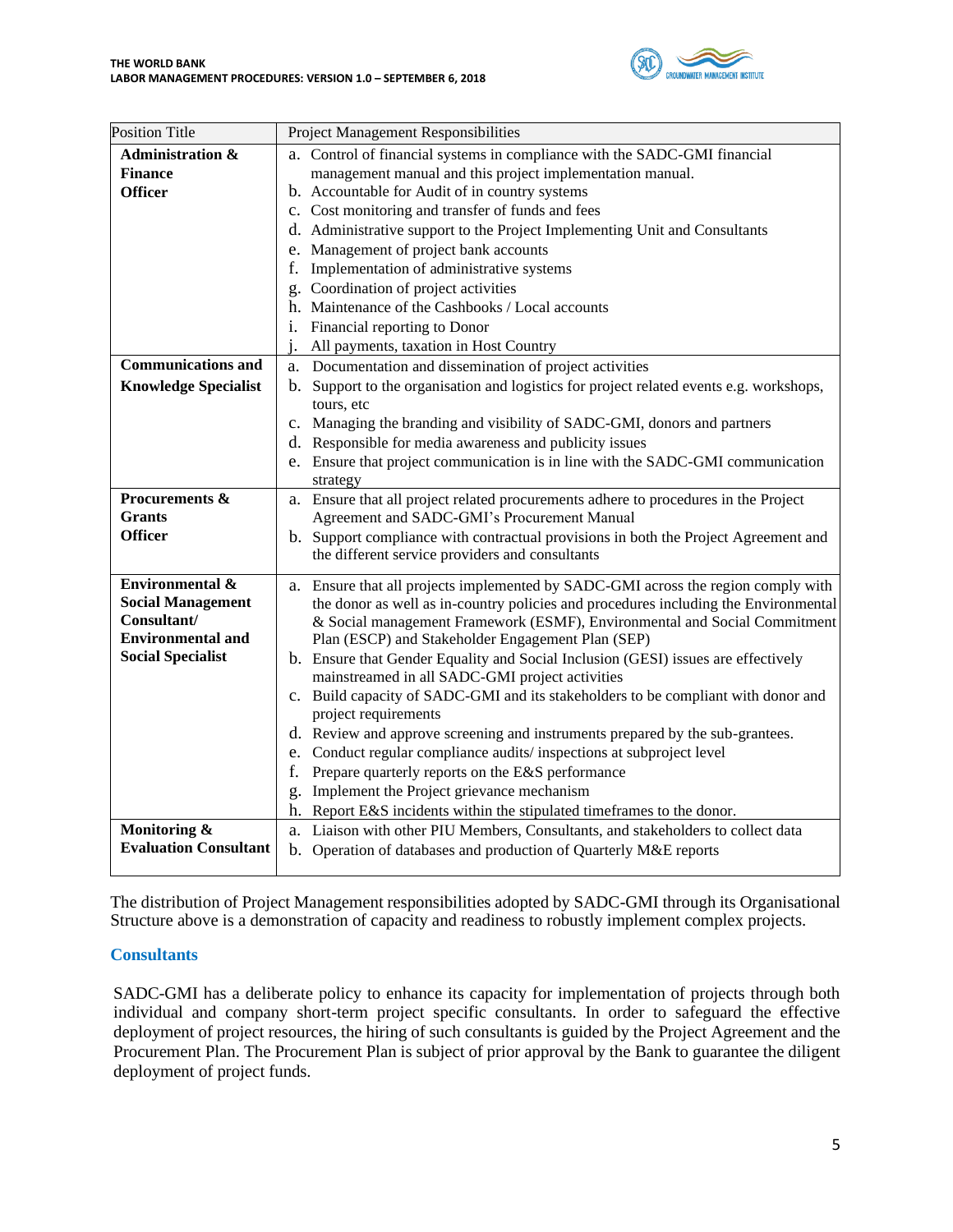

The Consultants are responsible for delivering outputs as specified in their Scope of Work or Terms of Reference.

The reporting lines of Individual Consultants hired through the project will be specified in their respective contracts. Consultants and contractors rendering project specific services falling under the Scope of Work of a Project Coordinator/Manager described in Table 1 above will report to the concerned Project Coordinator/Manager.

If additional consultants are required, these should be identified as necessary and taken through the Procurement Planning process for prior approval.

#### **Counterparts and Interns**

To maximize skills transfer and to work in partnership, whenever possible and if applicable, every Consultant will be assigned at least one counterpart.

SADC-GMI has a deliberate policy to develop young professionals (under the age of 35 years) through learning-by-doing. Every effort will be made to engage the young professionals on internship programmes where their skills will be developed. In addition to contributing to this invaluable skills development endeavor, the projects implemented through SADC-GMI always benefit from the services rendered by such internships.

#### **Local Staff**

In some instances, there is a necessity to engage local staff to assist with execution of certain support services such as cleaning, driving and logistics. Such staff will be identified and approved in advance as part of the Project Agreement and/or the Procurement Plan.

### <span id="page-5-0"></span>**2.2 Characteristics of Project Workers**

SADC-GMI is a subsidiary of the SADC Secretariat in Gaborone, Botswana and hence it maintains a regional character in all its operations. Its activities are spread across the 16 SADC countries. The principles of cooperation within the framework of the SADC agreements is to promote cooperation and offering the SADC citizens opportunities to contribute to the development of the region. In this regard, the hiring of workers by SADC-GMI demonstrates the application of these principles.

### **Professional Project Workers**

This group of workers includes the Executive Director, Senior Groundwater Specialist, Procurement and Grants Specialist, Communications and Knowledge Management Specialist, Infrastructure Specialist, M&E Consultant, Environmental & Social Management Consultant, Governance and Institutional Consultant.

Professional project workers are hired from across the 16 SADC Member countries. All nationalities can apply, and positions are filled on merit. Females are always encouraged to apply, although there is no bias applied to the scoring to favour females in interviews. In order to ensure objectivity in the selection of candidates for project staff, interviews are conducted by representatives from the SADC Member countries who does not have a candidate being interviewed. For instance, if shortlisted candidates are from Angola,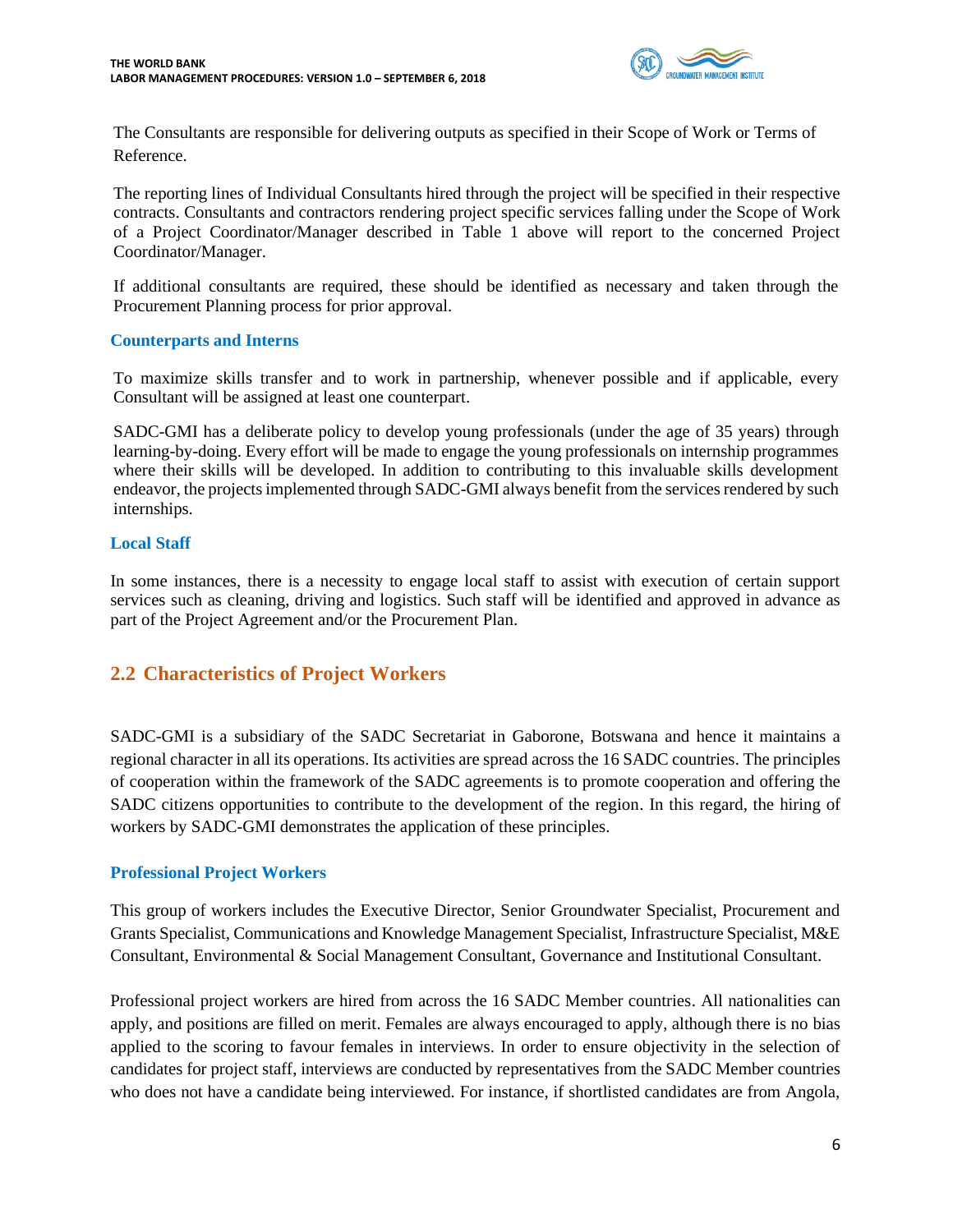

Tanzania and Zambia, the interview panel will comprise of representatives from any of the other 13 SADC countries.

Project workers offering services and goods to the project are also hired from across the 16 SADC countries and internationally in line with the provisions of the **SADC-GMI Procurement Plan**.

### **National Project Workers**

By virtue of being hosted in South Africa, SADC-GMI has a policy to support the South African labor market where positions for support staff are reserved for South African citizens and permanent residents. There is an acknowledgement that the groundwater sector is dominated by men and hence it is difficult to find females to fill positions in the Professional Project Workers' category. SADC-GMI therefore deliberately reserves the positions of Administration and Finance Officer and Project Assistant to female South African citizens and permanent residents. In addition to this operational level effort, a Gender Equality and Social Inclusion (GESI) strategy was developed which elaborates strategies to bring more females to work within SADC-GMI and in several initiatives. Amongst the strategies that SADC-GMI is implementing through the second phase of the Sustainable Groundwater Management in SADC Member States project is offering scholarships to female candidates for postgraduate studies especially at Masters degree level in groundwater related topics.

SADC-GMI also indirectly engages national project workers through service providers in various operations related areas such as travel agents, insurance, legal services, auditing, among others.

### **Local Project Workers**

Local project workers at the SADC-GMI headquarters are hired through local searches. The only local services that SADC-GMI requires at its headquarters is cleaning. However, this service is being provided by a Service Provider hired by our host institution, the Council for Scientific and Industrial Research (CSIR).

As part of implementing the pilot projects in the Member States, local staff will be hired by the respective sub-Grantees. The mechanisms for such project workers will be subject of LMPs to be prepared by sub-Grantees at local level in the respective Member States.

### <span id="page-6-0"></span>**2.3Timing of Labor Requirements**

The positions of Executive Director, Senior Groundwater Specialist, Communications and Knowledge Management Specialist as well as the Administration and Finance Officer are core staff of the SADC-GMI and they are immediately available to serve on the project from the project effectiveness on 16th November 2021. Provision was made during project negotiations to immediately take on the hiring of these project workers through direct contracting. These core project staff are based at the SADC-GMI headquarters in Pretoria, South Africa.

The Procurement and Grants Specialist, Infrastructure Consultant, M&E Consultant and Governance and Institutional Consultant served in the predecessor project. At the time of negotiations for the current project,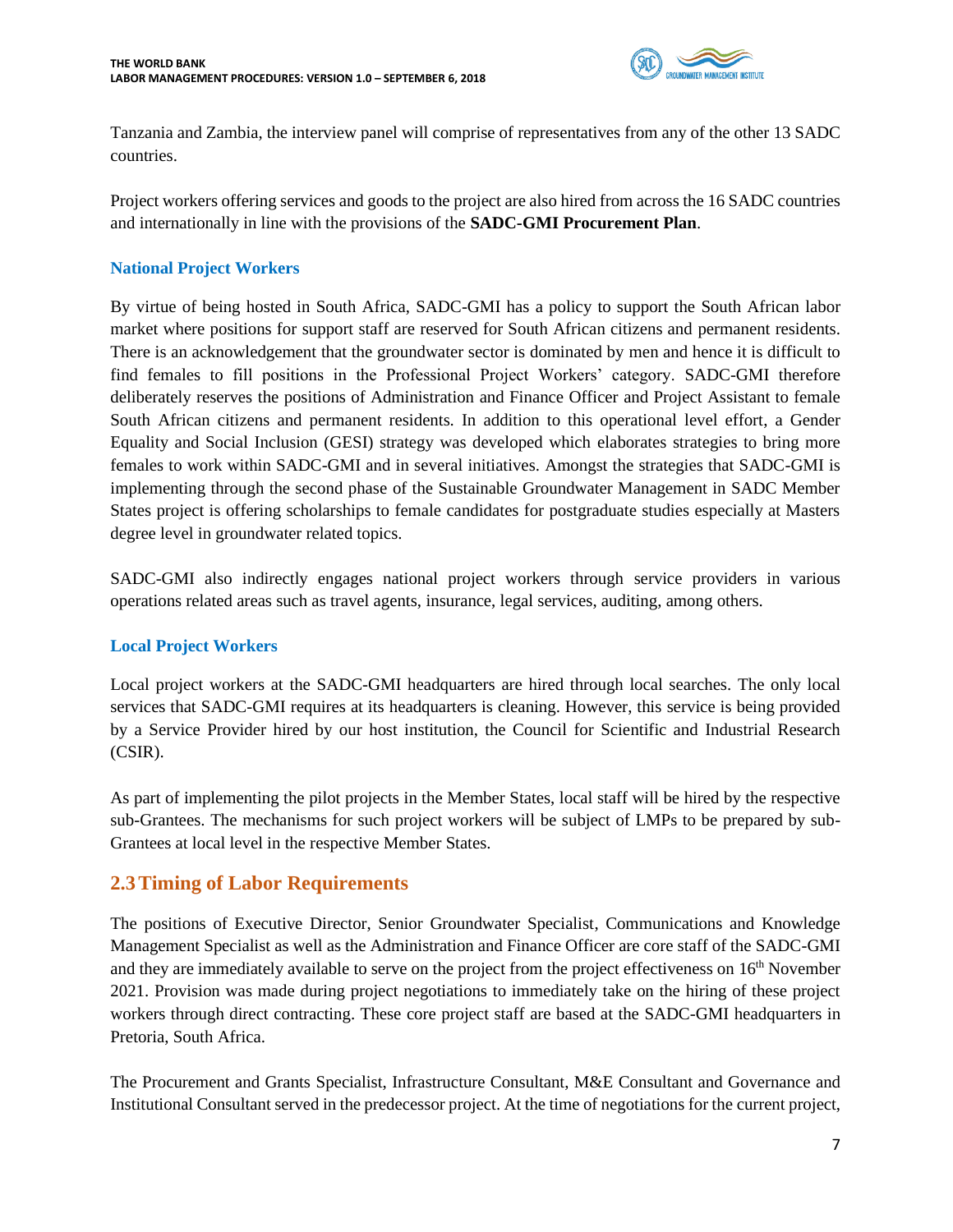

provision was made to rehire these project staff within six months from the project's effectiveness, namely by 15<sup>th</sup> May 2022. Due to the nature of the position, the Procurement and Grants Specialist will be based at the SADC-GMI headquarters in Gaborone, Botswana. The remaining positions of Infrastructure Consultant (South Africa), Governance and Institutional Consultant (Zimbabwe) and M&E Consultant respectively are home based.

Other positions to be filled within 6 months of project effectiveness are the Project Assistant and the Environmental and Social Management Specialist. The earlier position will require a South African citizen or permanent resident with skills necessary to support both the Administration and Finance Officer as well as the Procurement and Grants Specialist. The ideal candidate will have a mix of skills to effectively function in this role. The candidates for the Environmental and Social Management Specialist post will be recruited from across the entire SADC region and the successful candidate will subsequently be based in their home country for the duration of their contract with SADC-GMI. The Environmental and Social Management Specialist will have minimum of a Masters' Degree in Environmental Management, natural resources management (e.g. land, water etc.), environmental engineering, or equivalent; with proven experience in Social Safeguards issues, a minimum of 8 years of post-qualification experience handling environmental and social safeguards programs of donor funded programmes, a demonstrated 3 years' experience managing and/or implementing training and capacity building programs, and proven knowledge in sustainable development financing and environmental and social risk management, preferably within the international development sector.

## <span id="page-7-0"></span>**2.4Contracted Workers**

Contracted workers for this project will be hired either as individual consultants or as part of firms or consortia. All the contracted individual and consortia workers foreseen in this project are part of the project's procurement plan that will be reviewed and approved by the Bank from time to time. Below is the Procurement Plan.

| Ref. No. | <b>Description of Consulting Services</b>                               | <b>No. of Workers</b> | <b>Expected</b><br><b>Employment Date</b> |
|----------|-------------------------------------------------------------------------|-----------------------|-------------------------------------------|
| 1.       | <b>Executive Director</b>                                               |                       | $Nov-21$                                  |
| 2.       | Senior Groundwater Specialist                                           |                       | $Nov-21$                                  |
| 3.       | Administration & Finance Officer                                        |                       | $Nov-21$                                  |
| 4.       | Communication & Knowledge Management Specialist                         |                       | $Nov-21$                                  |
| 5.       | Project Assistant                                                       |                       | $Mar-22$                                  |
| 6.       | Procurement and Grants Specialist                                       |                       | $Jan-22$                                  |
| 7.       | GIS/M&E Consultant                                                      | 1/1                   | Apr-22                                    |
| 8.       | Environmental & Social Management Consultant                            |                       | $Mar-22$                                  |
| 9.       | <b>Infrastructure Consultant</b>                                        | 1                     | May-22                                    |
| 10.      | Governance & Institutional Development Consultant                       |                       | $May-22$                                  |
| 11.      | International Consultant - Establishment & Operationalization<br>of NFG | TBA                   | $Jul-22$                                  |
| 12.      | International Consultant - Regional Capacity Building $\&$<br>Training  | <b>TBA</b>            | $Jul-22$                                  |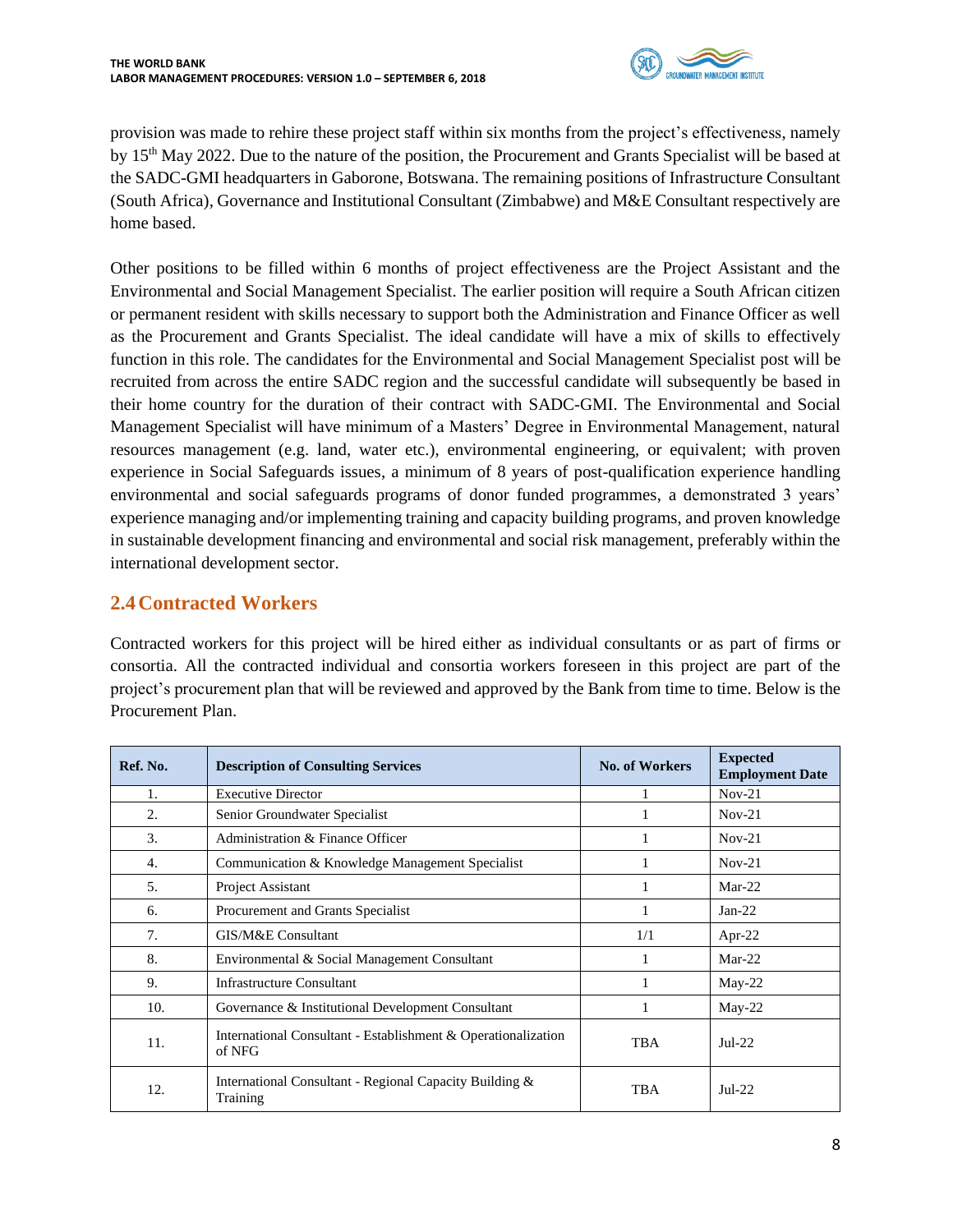

| 13. | International Consultant - Implementation of Policy, legal &<br><b>Institutional Gap Analysis</b> | <b>TBA</b> | Aug- $22$ |
|-----|---------------------------------------------------------------------------------------------------|------------|-----------|
| 14. | International Consultant - Expansion of SADC-GIP                                                  | <b>TBA</b> | $Sep-22$  |
| 15. | International Consultant -Research at National and<br>Transboundary levels                        | TBA        | $Oct-22$  |

1.3 *Migrant Workers*: If it is likely that migrant workers (either domestic or international) are expected to work on the project, this should be noted, and details provided.

The project is regional in context, and it will be implemented by a regional workforce drawn from some of the SADC countries. However, SADC-GMI is hosted and registered in South Africa as a Not-for-Profit company. Consequently, workers from other countries will emigrant to be stationed at, or occasionally visit the SADC-GMI headquarters in Pretoria, South Africa. This is particularly the case with the Executive Director (Zimbabwe), Senior Groundwater Specialist (Zimbabwe), as well as the Procurement and Grants Specialist (Lesotho). In these situations, SADC-GMI supports the workers to acquire Work Visas for South Africa. In circumstances where other individual consultant workers, have to enter South Africa to deliver project activities, SADC-GMI supports them with recommendation letters to allow them to secure the relevant visas to legally enter and stay in South Africa.

## <span id="page-8-0"></span>**3. ASSESSMENT OF KEY POTENTIAL LABOR RISKS**

This section describes the following, based on available information:

### <span id="page-8-1"></span>**3.1Project activities**

### **Project Rationale**

The proposed project builds on an ongoing long-term technical engagement with the Secretariat of the Southern African Development Community (SADC) through its regional technical Centre of Excellence, the SADC Groundwater Management Institute (SADC-GMI). The project proposes to scale up and deepen certain types of actions and engagements where the SADC-GMI has been successful in mobilizing countries around cooperative action and where countries have expressed interest and need for further engagement.

The proposed Project Development Objective (PDO) is to support the SADC Secretariat through its subsidiary, the SADC-GMI to *Develop knowledge and strengthen capacity for inclusive groundwater management in the SADC region at national and transboundary levels*. The project implementation is organised around three main components, namely:

**Component 1** – Capacity building for sustainable groundwater management (US\$ 4.8 million) **Component 2** – Knowledge development, dissemination, and advocacy (US\$ 1.3 million) **Component 3** – Building resilient livelihoods and inclusive groundwater management (US\$ 2.9 million)

The project invests primarily in technical aspects to support institution building, generation and dissemination of knowledge and collaboration on groundwater in the SADC region. There is no physical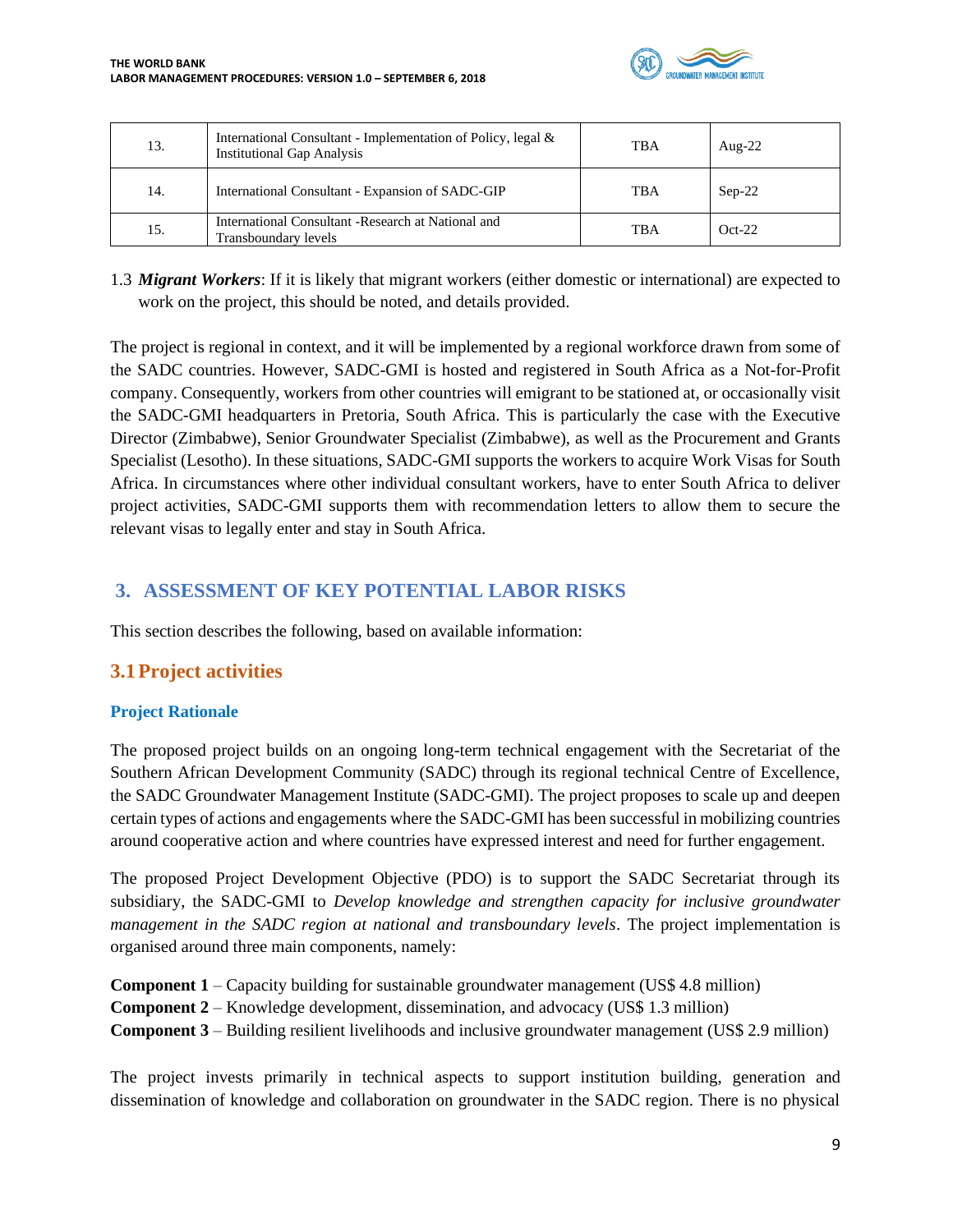

footprint for these investments. Strategic infrastructure is proposed under component 3 and the investments are expected to be minor. For example, investments are expected to include drilling of wells and monitoring boreholes, small sand dams and riverbank infiltration systems, hand dug wells and installation of rainfall gauges or river level gauges. The project locations for these investments are currently unknown but will be in the SADC region. Locations for investments under component 3 will be strategically selected and managed through a grant scheme; by SADC-GMI through national focal groups in the SADC countries. The activity selection will be guided and vetted in accordance with the sub-Grants manual which will reflect environmental and social due diligence required in the ESCP, ESMF and the SEP.

The project will be implemented in the 16 SADC Member States: Angola, Botswana, Comoros, Democratic Republic of Congo, Eswatini, Lesotho, Madagascar, Malawi, Mauritius, Mozambique, Namibia, Seychelles, South Africa, United Republic of Tanzania, Zambia and Zimbabwe.

The work will be delivered through regional dialogue and collaboration, where the sustainable socioeconomic development in the SADC Region is the long-term goal of the program. Lessons from the existing project point to a good track record of SADC-GMI in project implementation, though the situation may be slightly different at the national and local levels within the different SADC Member States. The risk will be mitigated by exploring alternative delivery models such as involving partnerships with regional implementing partners and the private sector, to complement efforts at national level.

### **Technical Scope of Transboundary Water Cooperation**

A key aspect foreseen in this project which also derives from the mandate of the SADC Secretariat and the SADC-GMI is to promote the conjunctive management of surface and groundwater especially in the transboundary context as provided for in the SADC Protocol on Shared Watercourses. This project will therefore contribute to the regional initiatives that seek to integrate the conjunctive surface and groundwater management involving the region's 30 Transboundary Aquifers and 15 Transboundary River Basins that are variously shared by at least two SADC Member States. It is therefore anticipated that various international instruments and frameworks within the regional perspective will be applied to enhance collaboration while undertaking activities foreseen in this area of work. The map in Figure 1 below presents the geographic extent of the project activities across the SADC Member States.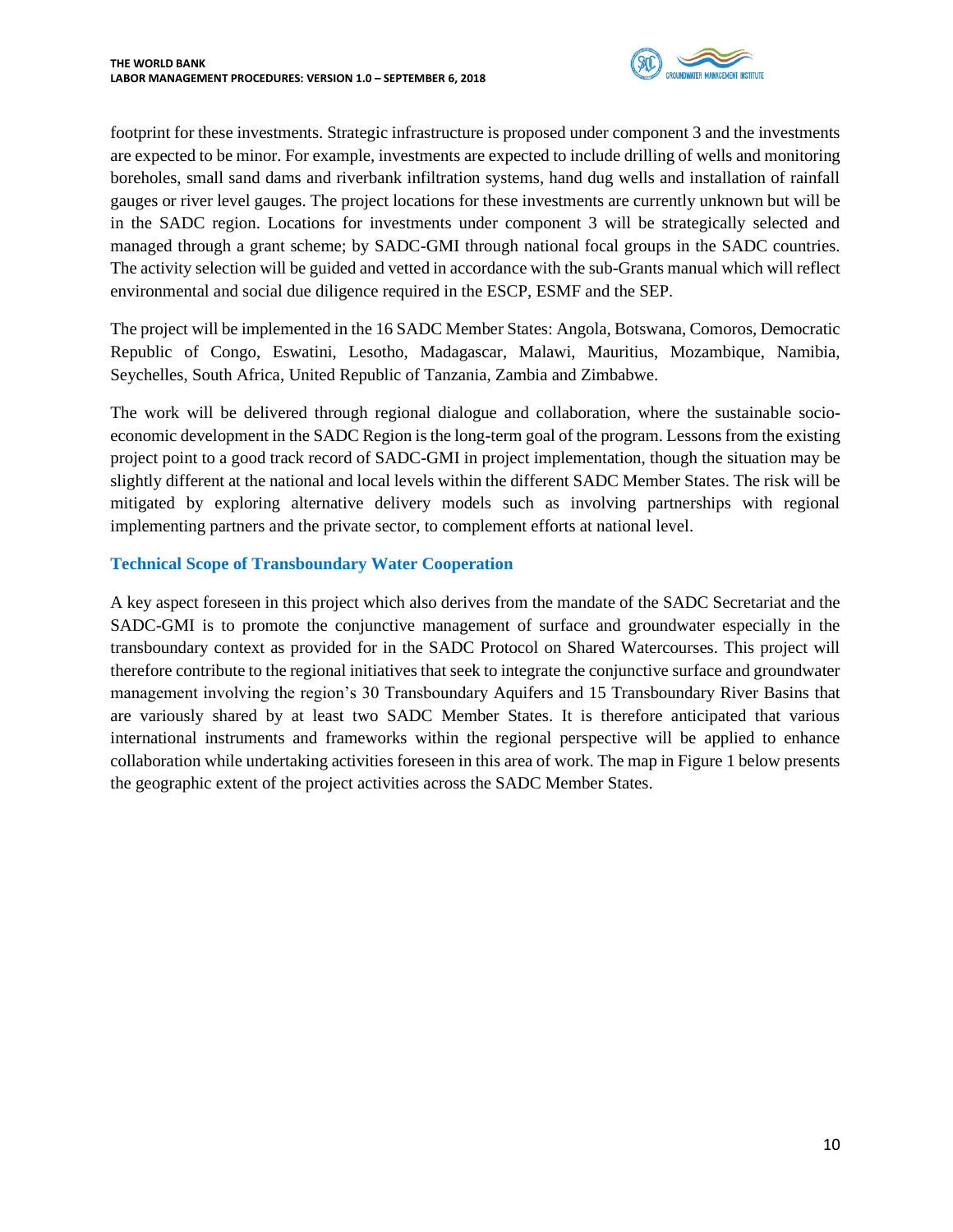



Figure 2: Indicative Map of Shared Transboundary Aquifers and River Basins in the SADC Region

#### Source: CGIAR

The nature of work foreseen within the TBAs and RBOs relate to undertaking research studies as well as institutional strengthening and capacity building to enhance the conjunctive use of surface and groundwater resources. Typical research studies will entail the producing Transboundary Diagnostic Analyses (TDAs) and Joint Strategic Action Plans (JSAPs) for the joint management of Transboundary Aquifers as well as for integrating groundwater management in River Basin planning and management. Studies will also be conducted to enhance data collection and management for enhanced groundwater decision making as well as to gain better appreciate Groundwater Dependent Ecosystems and their role in supporting sustainable livelihoods at community levels.

### <span id="page-10-0"></span>**3.2Key Labor Risks**

At the SADC-GMI level, there are no potential labor risks foreseen primarily because most of the work involves research and other capacity building initiatives. The workers involved in this type of activities will not experience the type of risks identified in the ESS2 and GN for 2 reasons, namely, 1. The nature of activities and labor activities, and 2. the duration and location of the activities.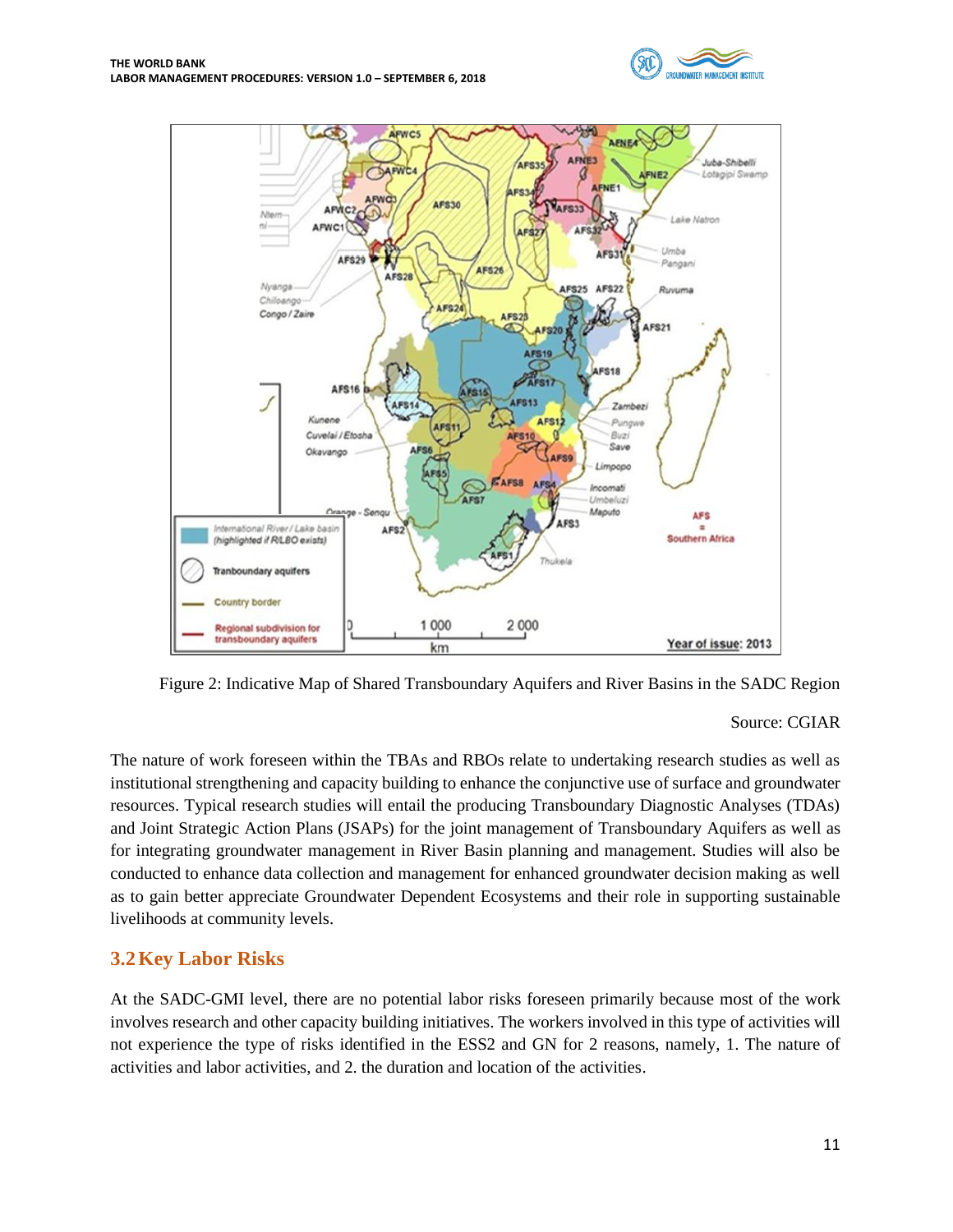

However, at the local level where sub-Grantees will implement pilot projects in specific locations within the Member States, some of the identified risks might apply. The identification of specific risks at sub-Grantee level is site specific, and it will thus be addressed in the site specific LMPs to be developed by the sub-Grantees during the implementation of the pilot projects. The local level sub-Grant projects will typically be small civil works and some of the foreseen labor risks that are also captured in the ESMF will include: 1. Health implications from dust, noise and water contamination; 2. injuries

# <span id="page-11-0"></span>**4. BRIEF OVERVIEW OF LABOR LEGISLATION: TERMS AND CONDITIONS**

In addition to complying with the World Bank's procurement and contracts management frameworks, the terms and conditions of employment of the SADC-GMI project workers are guided by the provisions of the Republic of South Africa Labor Relations Act Number 66 of 1995. Pursuant to the requirements of the ESS2 of the World Bank, the following provisions regarding wages, deductions and benefits apply and they are part of the workers' employment agreements/contracts:

### <span id="page-11-1"></span>**4.1Remuneration**

- 4.1.1 In consideration for the services rendered by the worker, the Employer shall remunerate the worker and the worker qualifies for the remuneration as set out in the Employment Agreement.
- 4.1.2 Remuneration shall be paid monthly by the Employer on the  $25<sup>th</sup>$  day of every calendar month, or the last Friday of each month (whichever comes first) by direct deposit into the nominated bank account of the Worker.
- 4.1.3 Increases in remuneration shall be afforded at the sole discretion of the Employer and in accordance with the financial position of the Employer.
- 4.1.4 The worker, without prejudice to any other remedy available to the Employer, shall not be entitled to any remuneration for any period of absence from work without the consent of the Employer.
- 4.1.5 The Worker shall be reimbursed such reasonable expenses incurred in the execution of his/her duties as provided for in the Conditions of Service of the Employer.

# <span id="page-11-2"></span>**4.2Deductions**

- 4.2.1 The worker agrees and consents that the Employer shall be entitled to make deductions from his/her remuneration of amounts required to be deducted in terms of any applicable law (e.g. PAYE), the Conditions of Service of the Employer or by agreement in writing between the Employer and worker.
- 4.2.2 The worker authorises the Employer to, at date of termination of the Employment Agreement, make deductions from the remuneration due to the worker for any loss or damage to the Employer caused either willfully or negligently by the Worker during the course of her employment, subject to the provisions of the Basic Conditions of Employment Act 75 of 1997.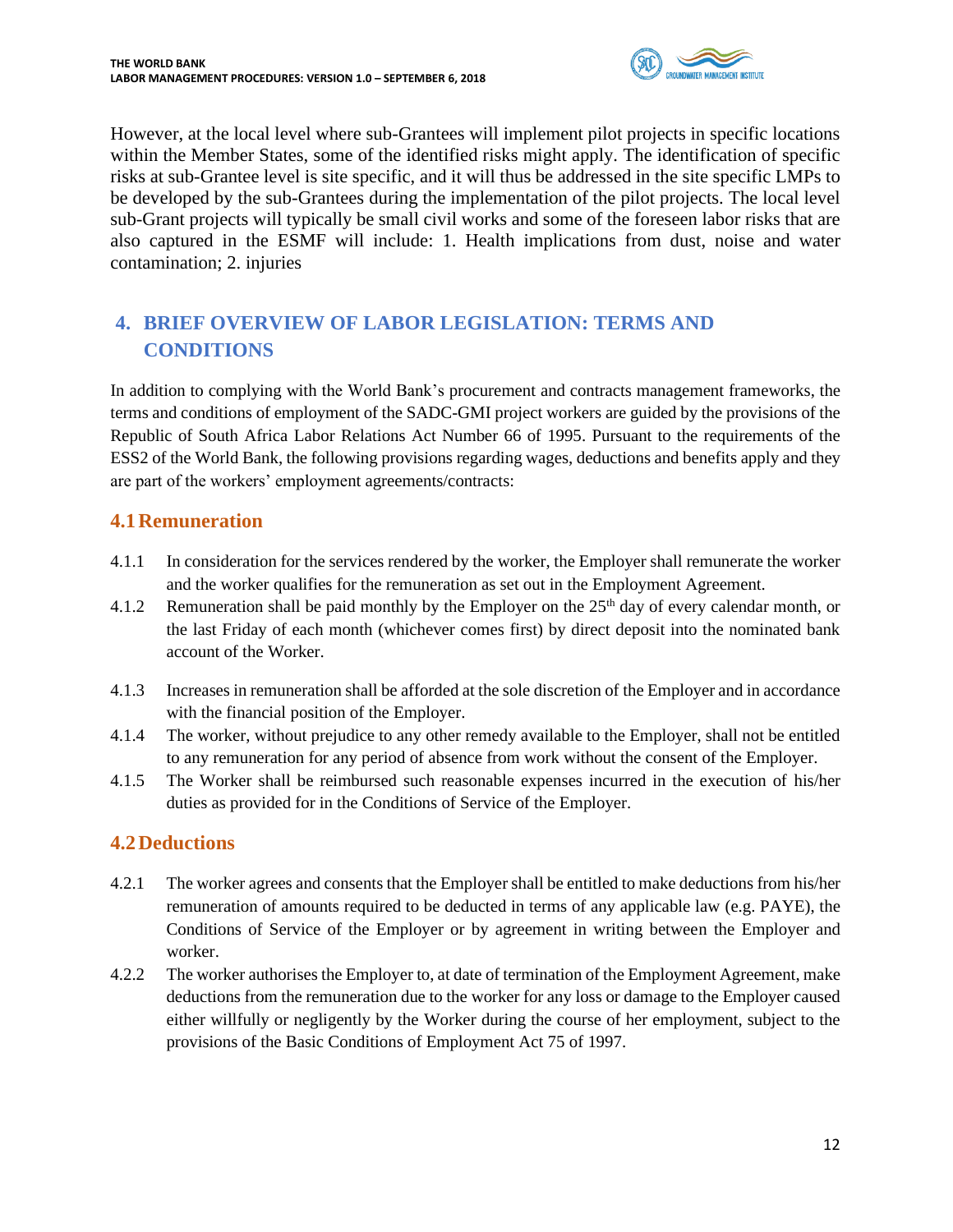

## <span id="page-12-0"></span>**4.3Leave**

- 4.3.1 The Worker is entitled to 30 (THIRTY) working days paid leave per annual leave cycle of 365 (THREE HUNDRED AND SIXTY-FIVE) days.
- 4.3.2 The Worker undertakes to apply in writing for annual leave to the Employer at least 14 (FOURTEEN) calendar days before the date of commencement of such leave.
- 4.3.3 Annual leave remains subject to the operational requirements of the Employer.
- 4.3.4 The Worker must take all leave accruing in a leave cycle within such annual leave cycle. Should the Worker not take leave within such leave cycle, 15 (FIFTEEN) days of such leave will accrue to the new leave cycle and must be taken within the first 6 (SIX) months of such new leave cycle failing which, leave not so taken shall lapse and hence be forfeited.
- 4.3.5 The Worker shall forfeit any leave not taken within an annual leave cycle and which exceeds the 15 (FIFTEEN) days leave accruing to a new leave cycle as contemplated in clause 3.5.4 above.

### <span id="page-12-1"></span>**4.4Sick leave**

- 4.4.1 During the first 6 (SIX) months of service, the Worker shall be entitled to 1 (ONE) day paid sick leave for every 26 (TWENTY-SIX) days worked.
- 4.4.2 After the first 6 (SIX) months of continued employment, the Worker shall be entitled to 30 (THIRTY) days paid sick leave in every 36 (THIRTY-SIX) month cycle.
- 4.4.3 In the event that the Worker is absent from work due to disease, illness or ailment for more than 2 (TWO) consecutive days or on a Monday, Friday or any business day immediately prior to or after a public holiday, the Workershall only qualify for sick leave after the presentation of a legal medical certificate to the satisfaction of the Employer: Provided that if the Worker was also absent from work due to disease, illness or ailment in the preceding 8 (EIGHT) weeks prior to any sick leave and the Worker did not provide any medical certificate for such preceding sick leave, the Worker shall, regardless when or for how long the Worker is absent as referred to above, only qualify for sick leave so requested after presentation of a legal medical certificate to the satisfaction of the Employer. If the Worker fails to furnish the Employer with such medical certificate, she will not be entitled to any sick leave.
- 4.4.4 The Employer may also take disciplinary action against the Worker for being absent due to alleged sickness if the Worker cannot provide a proper medical certificate. All medical certificates presented by the Worker must clearly state the nature of any disease, ailment or sickness which the Worker is suffering from, or for which she is booked off or for which she might be undergoing medical treatment or be using medication for.
- 4.4.5 Abuse of sick leave will not be tolerated and will be regarded as an offence in terms of the Employer's disciplinary code.

# <span id="page-12-2"></span>**5. BRIEF OVERVIEW OF LABOR LEGISLATION: OCCUPATIONAL HEALTH AND SAFETY**

In terms of the South African Labor Relations Act No. 66 of 1995, the Headquarters of SADC-GMI housed at the CSIR is compliant with the Occupational Health and Safety Act, 1993 (Act No. 85 of 1993); the Compensation for Occupational Injuries and Diseases Act, 1993 (Act No. 130 of 1993), National Building Regulations and Building Standard Act No 103 of 1977, and the National Environmental Management Act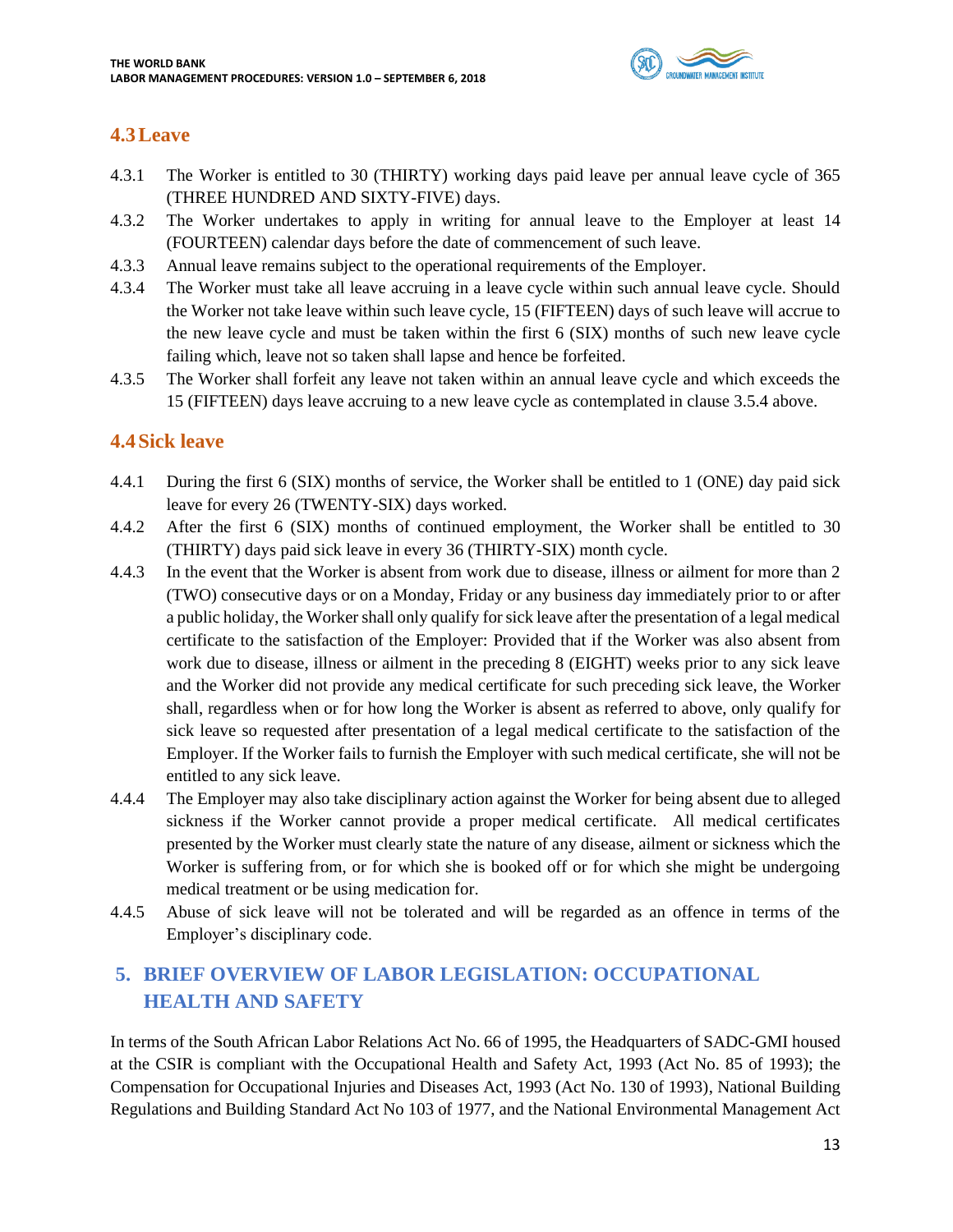

107 of 1998 through the tenant agreement enforced by the CSIR where SADC-GMI is hosted. The Table of contents of CSIR's tenant's procedure manual which SADC-GMI adheres to is as follows:

|         | CSIR     | <b>Tenant Procedure Manual</b><br><b>CSIR Properties Department</b>                                                                                                                                                           | Document Nr: FM-PD-01<br>Revision: 05<br>Review Date: 23-02-2021 |
|---------|----------|-------------------------------------------------------------------------------------------------------------------------------------------------------------------------------------------------------------------------------|------------------------------------------------------------------|
|         | Contents |                                                                                                                                                                                                                               |                                                                  |
|         |          | <b>T INTRODUCTION <i>SALE COMPANY CONTINUES</i></b>                                                                                                                                                                           |                                                                  |
|         |          | 2 GENERAL INFORMATION 5                                                                                                                                                                                                       |                                                                  |
|         |          |                                                                                                                                                                                                                               |                                                                  |
|         |          | 2.2. Key contacts 5.5 and 5.5 and 5.5 and 5.5 and 5.5 and 5.5 and 5.5 and 5.5 and 5.5 and 5.5 and 5.5 and 5.5 and 5.5 and 5.5 and 5.5 and 5.5 and 5.5 and 5.5 and 5.5 and 5.5 and 5.5 and 5.5 and 5.5 and 5.5 and 5.5 and 5.5 |                                                                  |
|         |          | 3 TENANT SERVICES 6                                                                                                                                                                                                           |                                                                  |
| 3.1     |          |                                                                                                                                                                                                                               |                                                                  |
|         |          |                                                                                                                                                                                                                               |                                                                  |
| 3.3     |          |                                                                                                                                                                                                                               |                                                                  |
| 34      |          |                                                                                                                                                                                                                               |                                                                  |
| 3.5.    |          |                                                                                                                                                                                                                               |                                                                  |
| 36.     |          |                                                                                                                                                                                                                               |                                                                  |
| $37 -$  |          |                                                                                                                                                                                                                               |                                                                  |
| $3.8 -$ |          |                                                                                                                                                                                                                               |                                                                  |
|         |          |                                                                                                                                                                                                                               |                                                                  |
|         |          |                                                                                                                                                                                                                               |                                                                  |
|         |          |                                                                                                                                                                                                                               |                                                                  |
|         | ġ.       | 5.1. Compliance to Health and Safety Regulations and All Statutory Requirements.                                                                                                                                              |                                                                  |
|         |          |                                                                                                                                                                                                                               |                                                                  |
|         |          |                                                                                                                                                                                                                               |                                                                  |
|         |          |                                                                                                                                                                                                                               |                                                                  |
|         |          |                                                                                                                                                                                                                               |                                                                  |
|         |          |                                                                                                                                                                                                                               |                                                                  |
|         |          |                                                                                                                                                                                                                               |                                                                  |
|         |          | 6.1.2 Access for service contractors 12                                                                                                                                                                                       |                                                                  |
|         |          | 6.1.3 Emergencies or special deliveries 12                                                                                                                                                                                    |                                                                  |
|         |          | 6.2. Occupational Health, Safety and Environmental Procedures 12                                                                                                                                                              |                                                                  |
|         |          |                                                                                                                                                                                                                               |                                                                  |
|         |          |                                                                                                                                                                                                                               |                                                                  |
|         |          | 6.2.3. First Aid 12                                                                                                                                                                                                           |                                                                  |
|         |          |                                                                                                                                                                                                                               |                                                                  |
|         |          |                                                                                                                                                                                                                               |                                                                  |
|         | 7.       |                                                                                                                                                                                                                               |                                                                  |

The health and safety provisions expected in the ESS2 prevail at the SADC-GMI offices and they apply to all categories of workers accessing these premises to work on project activities.

For home-based workers and those affiliated to certain service providers and consulting firms, the requirements to uphold health and safety practices are incorporated in their respective contract agreements with SADC-GMI.

At the local level where project activities are implemented on the ground by the sub-grantees, the subgrantees are obliged to abide by the guidance in the sub-Grant Manual to adhere to Health and Safety obligations which also include the country specific occupational health and safety legislative requirements.

### <span id="page-13-0"></span>**6. RESPONSIBLE STAFF**

SADC-GMI is a small institution with a core staff establishment of 4 surrounded by several project workers. In this perspective, the human resource function rests with the Executive Director who is assisted by the Administration and Finance Officer. Between the two workers lies the responsibilities to engage and manage the individual project workers stationed, and contractors/subcontractors rendering services at the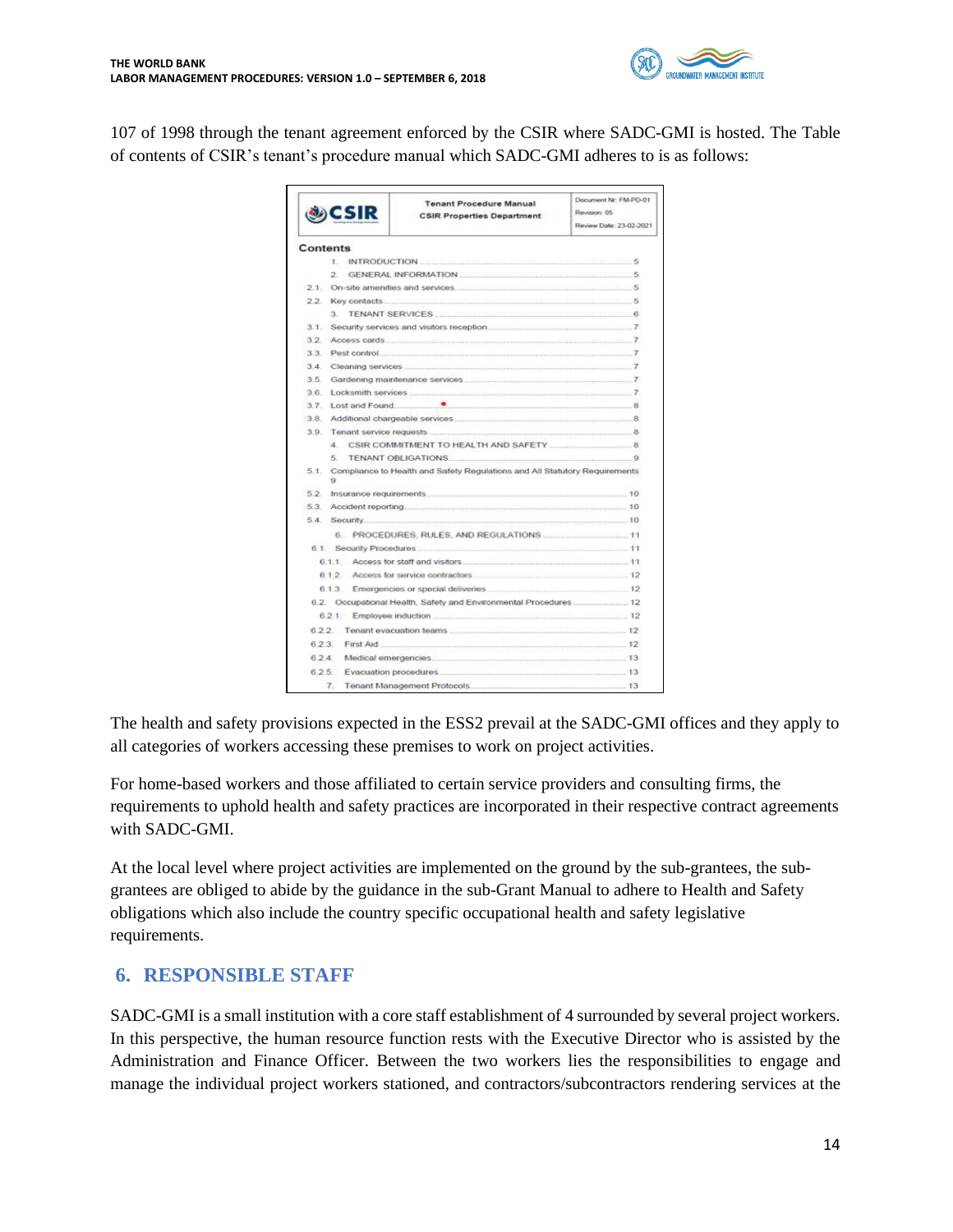

SADC-GMI headquarters. In liaison with the CSIR, these two individuals liaise with the CSIR on issues of onsite occupational health and safety, training of workers and addressing workers' grievances.

Health and safety for the project workers under the contractors and consultants providing services to the project will be the responsibilities of the Team Leaders of the teams with whom SADC-GMI will sign contracts. The said contracts will be governed by the World Bank's Environmental and Social Framework and Standards, World Bank Group General Environmental, Safety and Health guidelines and applicable OHS laws in the country in which the sub-project is undertaken.

Moreover, at community level where small infrastructure projects will be implemented using the sub-Grant scheme, guidance will be provided in the sub-Grant Manual, for sub-Grantees to incorporate health and safety safeguards that are compliant with the national Occupational Health & Safety laws in their site specific LMPs together with a provision to monitor implementation and compliance.

### <span id="page-14-0"></span>**7. POLICIES AND PROCEDURES**

Section 2 above indicated that the nature of the project at SADC-GMI level focuses more on research and capacity building with very minor health and safety issues at the SADC-GMI headquarters at the CSIR. However, the potential risks at the CSIR are well mitigated by the very elaborate guidelines, procedures and monitoring implemented by the CSIR in collaboration with the SADC-GMI.

Relatively more significant health and safety risks may only occur on the sites where the projects are implemented. These risks may include injury, child labor and unfair terms and conditions of engagement. These site-specific projects are relatively small and short duration as the budget for each site is foreseen to be around US\$150,000. Moreover, these projects will be implemented by sub-Grantees in dispersed locations in the SADC countries and far from the SADC-GMI headquarters. Be that as it may, SADC-GMI will ensure that guidance on the procedures to identify, report, and mitigate such risks is incorporated in the sub-Grant Manual. The sub-Grant Manual will be reviewed and approved by the World Bank before it can be used by the sub-Grantees. It is however anticipated that the multi-stakeholder National Focal Groups in the respective SADC Member States where the small infrastructure projects will be implemented will also be charged with the responsibility to oversee the sub-grantees' role in complying with health and safety issues, among other technical and project management roles that they will assume through the sub-Grant Manual.

### <span id="page-14-1"></span>**8. AGE OF EMPLOYMENT**

As discussed in the previous sections, project workers hired at SADC-GMI level, namely, international and national, are professionals and experts who will have invariably obtained at least tertiary education because, to be able to provide capacity building, research and support services, expertise is required. This situation cancels out the risk that the project staff at these levels could be underage. In fact, all the internal staff currently hired by SADC-GMI are in the age range between 30 and 60 years.

At the project sites in the Member States, guidance will be provided in the sub-Grant Manual to ensure that no underage people are hired as project workers. For purposes of the Labour Management Procedure, the minimum age for employment or engagement under this project is 14 years, unless the national laws in the country where the site-specific project activities are being implemented specify a higher age. As a general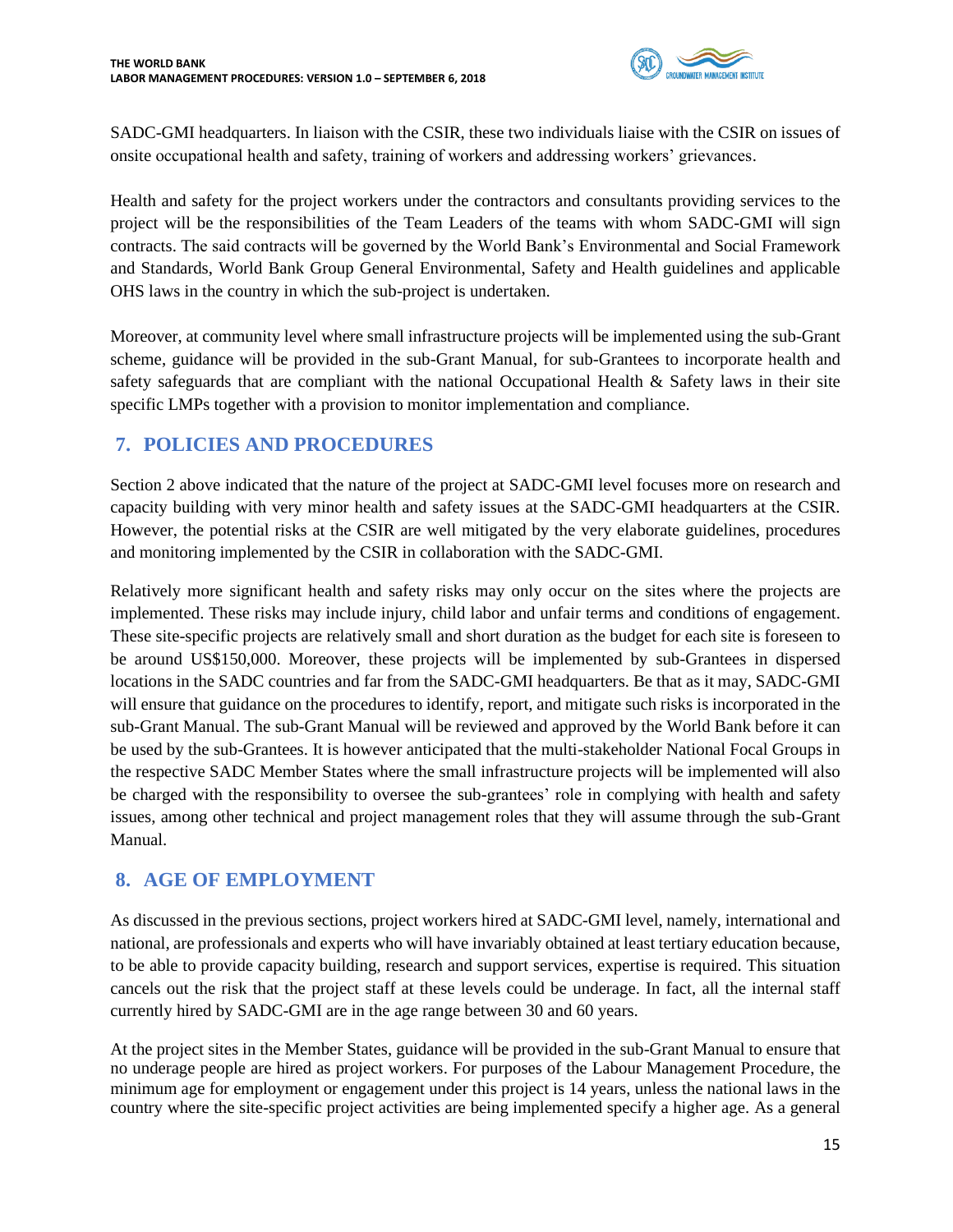

guidance to sub-Grantees implementing local level activities, a child over the minimum age and under the age of 18 may be employed or engaged in connection with the project only under the following specific conditions: (a) such employment or engagement in connection with the project will not be likely to be hazardous, interfere with the child's education, or be harmful to the child's health or physical, mental, spiritual, moral, or social development.; (b) an appropriate risk assessment is conducted prior to the work commencing; and (c) SADC-GMI conducts regular monitoring of health, working conditions, hours of work and the other requirement of this ESS2 guidance.

The site-specific LMPs will be expected to include measures to identify underage project workers and to rectify the situation expeditiously, if it happens. The site-specific LMPs will include guidance for sub-Grantees to document and verify the ages of project workers as a step to prevent the employment or engagement of child labor. Such documentation before hiring will include: 1. Obtaining written confirmation from the applicant of their age; and 2. Where there is any reasonable doubt as to the age of the applicant, requesting and reviewing available documents to verify age (such as a birth certificate, national identification card, medical or school record, or other document or community verification demonstrating age). If a child under the minimum age is discovered working on the project, measures shall be taken to terminate the employment or engagement of the child in a responsible manner, taking into account the best interest of the child. SADC-GMI will also tie the funding of such projects to the absence of violations of the requirement not to hire underage project workers.

Sub-grantees will therefore be expected to maintain clear records of their project staff compliment and the records will be inspected and verified from time to time by the SADC-GMI Environmental and Social Management Specialist during routine visits to the project sites.

### <span id="page-15-0"></span>**9. TERMS AND CONDITIONS**

Wages and professional fees for SADC-GMI core and project staff are specified as part of the project's Procurement Plan that was approved at negotiations stage and these are captured in the contract agreements for the respective workers. Some of the applicable terms and conditions are captured below:

### <span id="page-15-1"></span>**9.1Normal working hours**

The normal weekly working hours of the Workers shall be at least 40 (FORTY) hours, which consists of the following:

- 9.1.1 Monday to Friday, from 08:00 to 17:00, with a daily 15-minute tea/coffee break and a 45 minutes lunch interval as dictated by business requirements, unless an alternative arrangement has been agreed to in writing with the Employer or the Conditions of Service of the Employer determines otherwise.
- 9.1.2 Other intervals such as tea/coffee and smoke breaks are a concession of the Employer and permitted only in accordance with the Conditions of Service of the Employer.
- 9.1.3 The Worker may be required to work flexible hours or overtime in accordance with the Conditions of Service of the Employer and as directed by the Employer and the Worker specifically undertakes to make their services so available.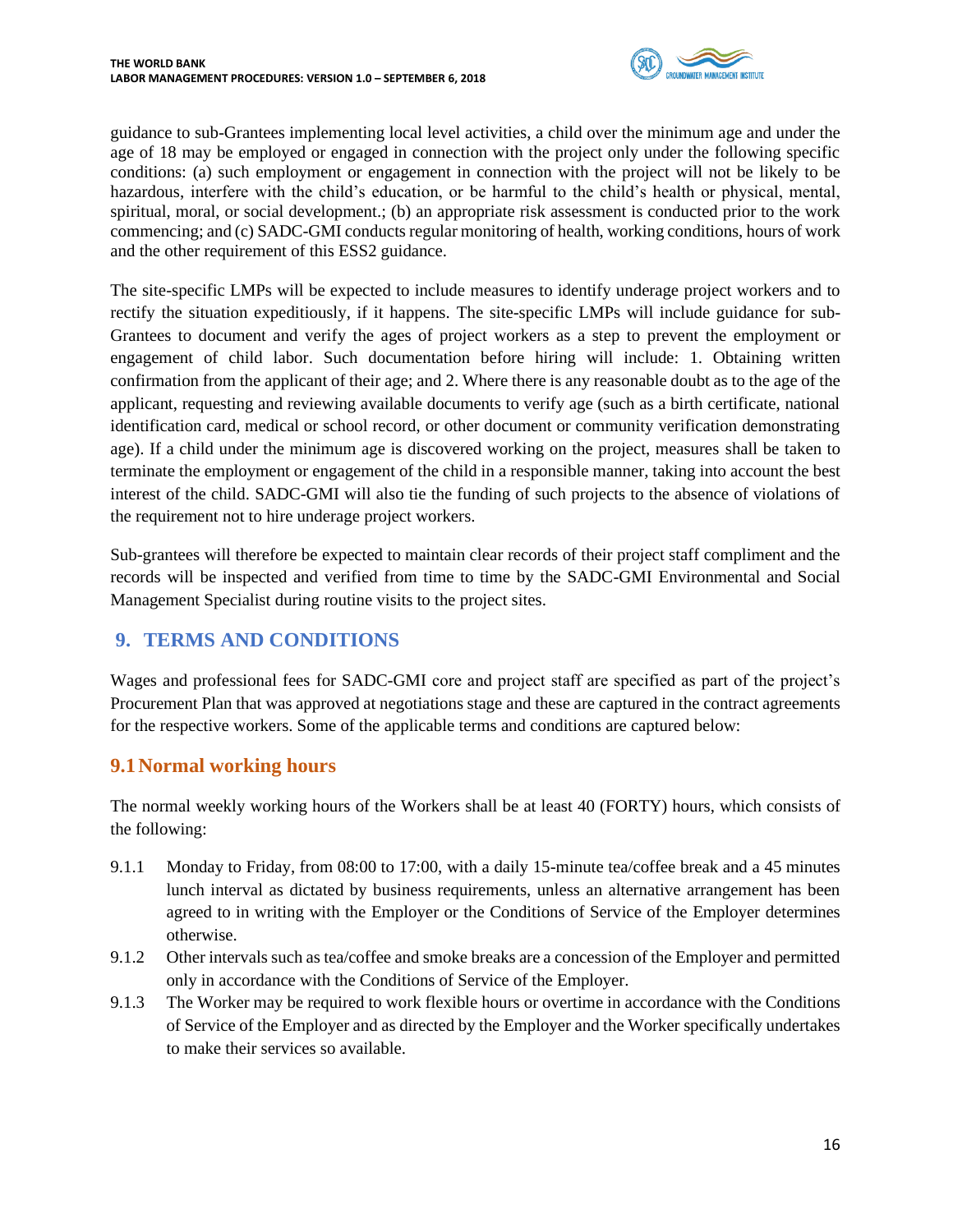

# <span id="page-16-0"></span>**9.2Work Done on Saturdays/Sundays/Public Holidays**

- 9.2.1 In the event that the Worker works on a Saturday, Sunday or Public Holiday, the Worker shall be entitled to take paid leave equal to the hours spent on overtime work carried out on a Saturday, Sunday or Public Holiday, which leave must be taken within 3 (THREE) months of such overtime work as contemplated in this clause, failing which the Employer shall compensate the Worker in accordance with the provisions of clause 3.4.2.
- 9.2.2 In the event that the Worker does not take leave for overtime work in accordance with clause 3.4.1 with the prior approval of the Employer, the Employer shall remunerate the Worker for the overtime work contemplated in clause 3.4.1, which remuneration shall be calculated at twice the normal hourly tariff, in natura remuneration included. In the event that the Employer remunerates the Worker for the overtime work in accordance with this clause 3.4.2, the Worker waives their right to paid leave as referred to in clause 3.4.1.
- 9.2.3 In the event that the Worker works overtime on any other day (except Saturdays, Sundays or Public Holidays) the provisions of clauses 3.4.1 and 3.4.2 shall apply mutatis mutandis, provided that her remuneration for overtime work, as contemplated in clause 3.4.2, shall be calculated at 1,5 (ONE COMMA FIVE) times that of her hourly tariff, in natura remuneration included.
- 9.2.4 The Worker is required to obtain prior written authorisation from the Executive Director of the Employer before working any overtime, failing which the provisions of this clause 3.4 shall not apply.

Project workers engaged through contracted service providers have their terms and conditions of service stipulated by their contracting firms. However, these service contracts will be concluded within the framework of the World Bank terms and conditions and they will be monitored during the supervision missions where compliance with all the environmental and social safeguards will also be assessed.

SADC-GMI will also issue a Code of Conduct for all Project workers which is an Annexure to this LMP

At the local level where pilot projects will be implemented, the sub-grantees will have to come up with LMPs that will elaborate terms and conditions for the workers which will comply with the national labor laws in the country of implementation as well as also comply with the WB ESF and aligned with the umbrella SADC-GMI regional level LMP. The said LMP will include working hours, treatment of overtime as well as spell out any collective agreements governing the terms and conditions of the workers onsite.

### <span id="page-16-1"></span>**10.GRIEVANCE MECHANISM**

A grievance mechanism will be provided for all direct workers and contracted workers to raise workplace concerns. All the concerned workers will be informed of the grievance mechanism at the time of recruitment and the measures put in place to protect them against any reprisal for its use. Measures will be put in place to make the grievance mechanism easily accessible to all such project workers.

The grievance mechanism will be proportionate to the nature and scale and the potential risks and impacts of the project. It will be designed to address concerns promptly, using an understandable and transparent process that provides timely feedback to those concerned in a language they understand, without any retribution, and will operate in an independent and objective manner. The grievance mechanism for this project is aligned to the existing SADC-GMI grievance mechanism illustrated below which will allow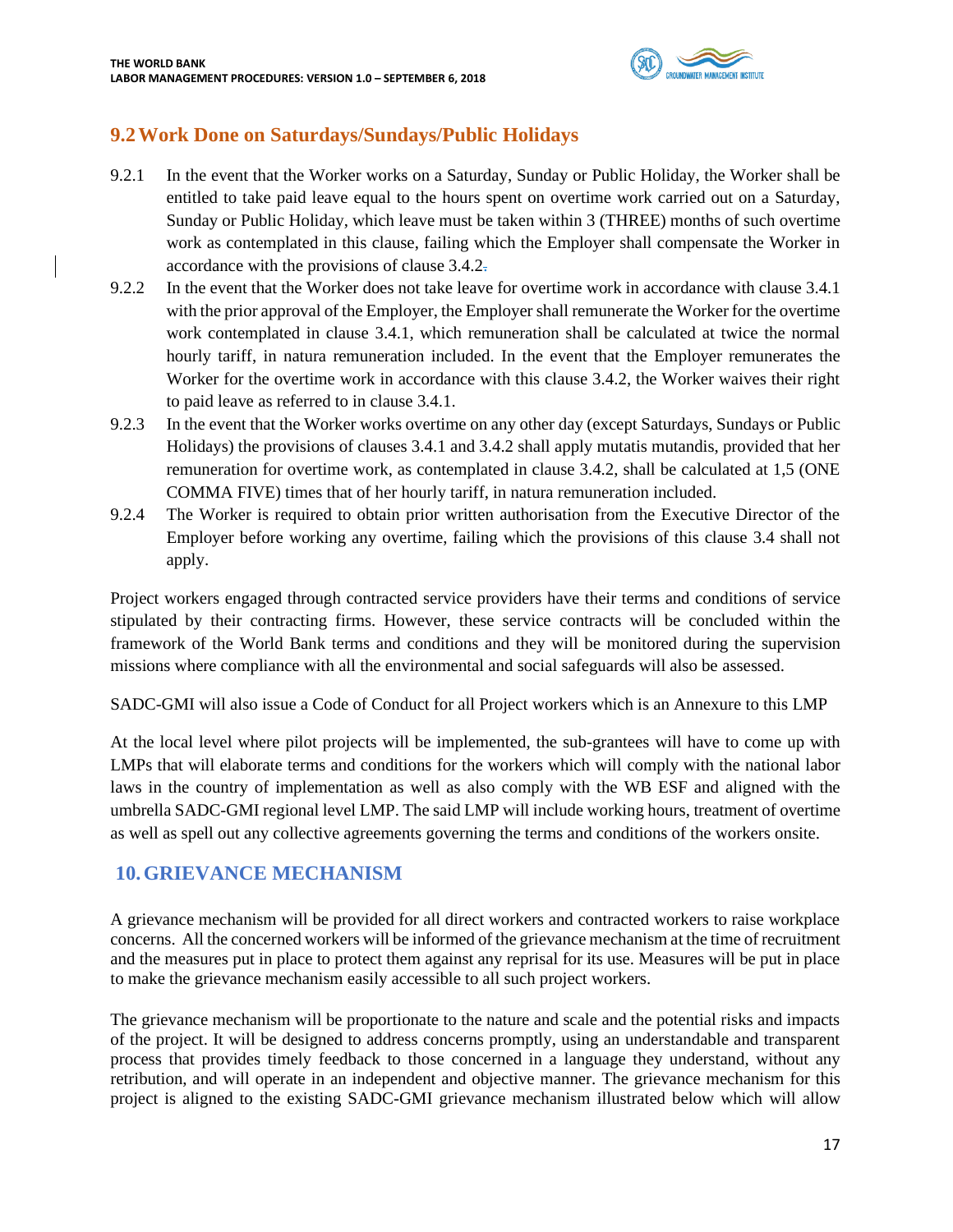

access to other judicial or administrative remedies that might be available under the law. As a registered company in South Africa, SADC-GMI also allows project workers to access existing arbitration procedures as provided under the South African Labour laws.

The Grievance Mechanism for workers hired by SADC-GMI, service providers and sub-grantees is illustrated in the Figure below.



As per the figure above, depending on the gravity and sensitivity of the matter, SADC-GMI staff can address their grievances either to the Executive Director, HR officer or Company Attorneys who will respectively have access to resolve such issues with the Chairperson of the Board of Directors who may in turn directly resolve the issue or refer them to the full Board. Workers hired by the service providers whose grievances remain unresolved can also use the same mechanisms. Hired companies will need to show that they also have entry points for complaints for workers on site through, for example, demonstrated access to an HR person.

At local level, project workers also have access to the Executive Director, the SADC-GMI Board Chairperson or the National Focal Person in the respective country where the project is being implemented. Procedures should also be established at the sub-grantee level to demonstrate that their Human resources function is capable to easily receive and resolve project workers' grievances. The Executive Director and Board Chairperson have the same escalation mechanism as for the SADC-GMI project staff. However, in addition, the Board Chairperson can also escalate the grievance to the SADC Secretariat, or the sub-Committee on Hydrogeology comprising one representative each from the 16 SADC Member States. Grievances raised through the National Focal Person can also be escalated to the sub-Committee on Hydrology which can in turn escalate to the Water Resources Technical Committee, also comprised of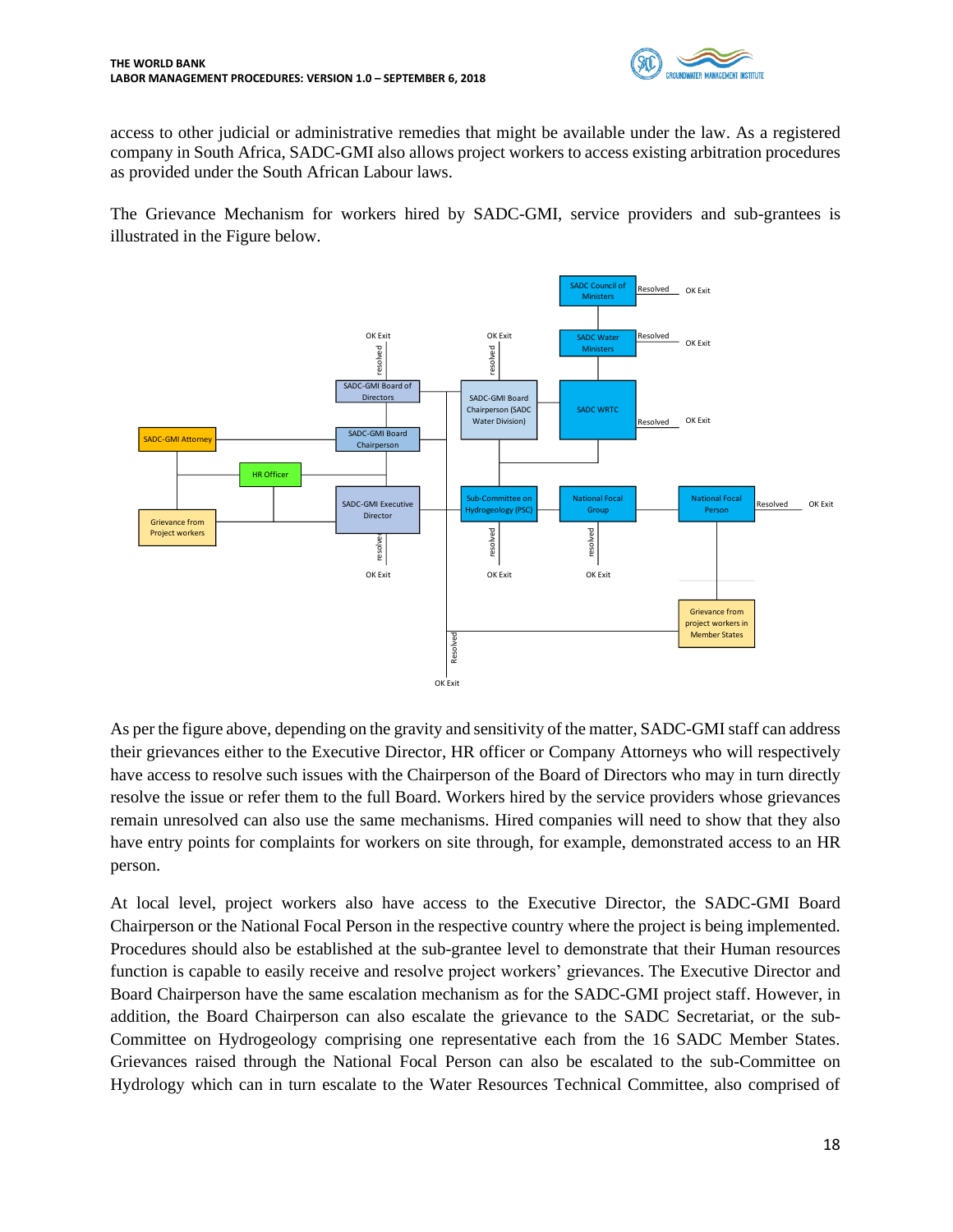

representatives from the Member States. The ultimate body to resolve such grievances is the SADC Water Ministers' meeting.

SADC-GMI will set up a dedicated email address and awareness will be raised among all project workers to channel their grievances to a dedicated email address, [grievances@sadc-gmi.org](mailto:grievances@sadc-gmi.org) which will be accessed by the Executive Director and the SADC-GMI Board Chairperson.

Overall, in situations where the grievance mechanism is provided by a third party for contracted workers, the third party will be required to report regularly on concerns by the contracted workers, and the way in which the grievances were resolved.

# <span id="page-18-0"></span>**11.CONTRACTOR MANAGEMENT**

The staff compliment at SADC-GMI level is quite small and the potential risks and impacts in respect of ESS2, are relatively low. Be that as it may, the company has a secure storage for all information pertaining to the process for the procurement, contracting and performance of project workers either as individuals or as service provider firms. The procurement of individuals and firms to render services to SADC-GMI as well as the subsequent contract management is guided by the SADC-GMI's Procurement Manual, Project Implementation Manual as well as the World Bank's Procurement Regulations for IPF Borrowers. All these guidance documents seek to ensure that contractors are properly guided and evaluated against transparent criteria and that records of their performance are securely kept and not unnecessarily disclosed to third parties. The Project Implementation Manual is a detailed blueprint of how all stakeholders should manage contracts entered into as part of this project at all levels from local level up to SADC-GMI level.

As a registered company in South Africa, SADC-GMI complies with the South African Protection of Personal Information Act (POPIA), 2013 which, in the first instance, prescribes the designation of a Compliance Officer for the POPIA who is the SADC-GMI's Communications and Knowledge Management Specialist. Information pertaining to project workers' selection and performance is therefore secured.

### <span id="page-18-1"></span>**12.COMMUNITY WORKERS**

Community level workers are foreseen to be engaged during the implementation of small infrastructure projects in the Member States. The specific sites are not yet identified. Site specific LMPs will therefore be developed once the projects have been identified. However, guidance will be provided through the sub-Grant Manual for the respective sub-Grantees. The pilot projects will entail the construction of community infrastructure for the benefit of the community where labor may be provided directly by members of that community and hence it will be important to observe ESS2 requirements regarding Occupational Health and Safety, as well as underage/child and forced labor. While the community may be contributing its labor, it would be important to check the safety of the working environment, the age of community workers, and the terms on which labor is being mobilized

It is important that where labor in a project is provided by community workers, such labor is provided on a voluntary basis. The agreement reached with the community should be documented, recording the terms on which such labor will be provided, including details of what was agreed, the way in which such agreement was reached, and how the community workers are represented. The agreement will reflect the design of the project and the way in which decisions are reached within the community. While individual agreements with community workers may not need to be in writing, it is good practice to meet with the community and